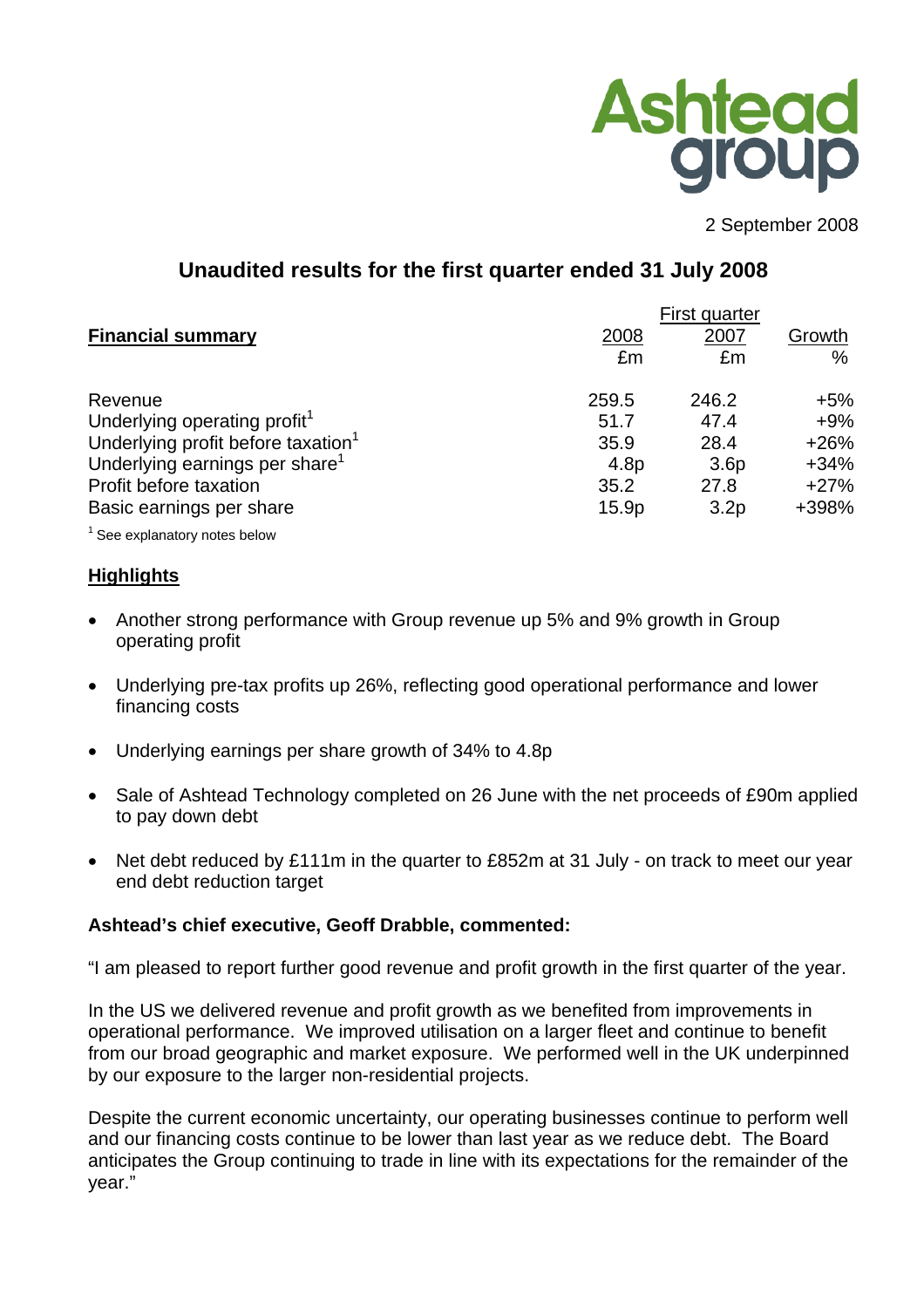Contacts:

| <b>Geoff Drabble</b>  | Chief executive  | 020 7726 9700 |
|-----------------------|------------------|---------------|
| lan Robson            | Finance director |               |
| <b>Brian Hudspith</b> | Maitland         | 020 7379 5151 |

#### Explanatory notes

- a) IFRS requires that, as a disposed business, Ashtead Technology's after tax profits and total assets and liabilities are reported in the Group's accounts as a single line item within our income statement with the result that revenues, operating profit and pre-tax profits as reported in the Group accounts exclude Ashtead Technology. Prior year figures have been restated accordingly.
- b) Underlying profit and earnings per share are stated before exceptional items and amortisation of acquired intangibles. The definition of exceptional items is set out in note 4 to the attached financial information. The reconciliation of underlying earnings per share to basic earnings per share is shown in note 7 to the attached financial information.

- o0o -

Geoff Drabble and Ian Robson will hold a conference call for equity analysts at 9.00am on Tuesday 2 September. Dial in details for this call have already been distributed but any analyst not having received them should contact Emma Burdett at Maitland on 020 7379 5151. The call will be webcast live via the Company's website at [www.ashtead-group.com](http://www.ashtead-group.com/) and there will also be a replay available via the website from shortly after the call concludes. There will, as usual, also be a separate call for bondholders at 3pm UK time (10am EST).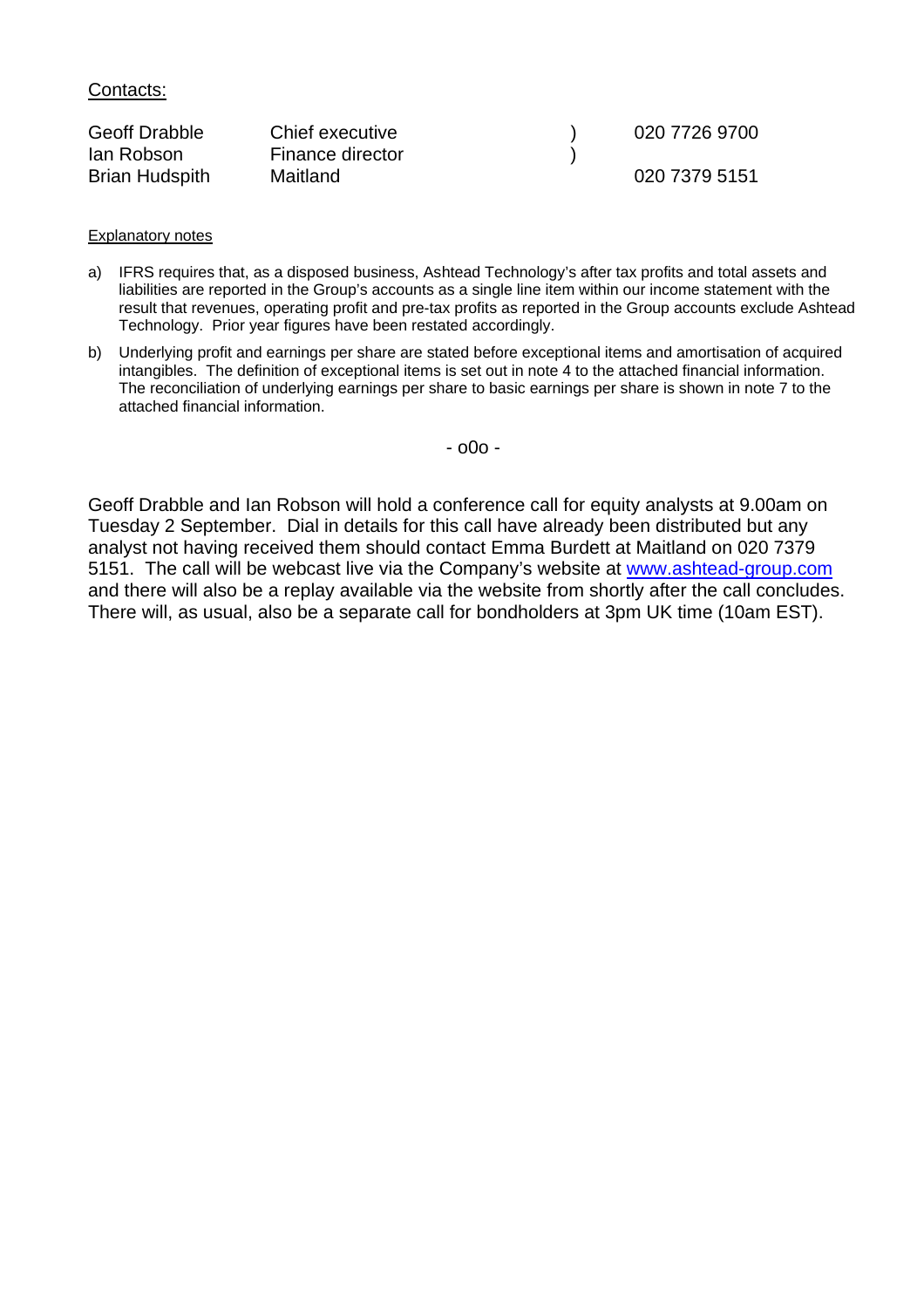# **Results**

|                                                                                                                       | 2008                   | Revenue<br>2007        | 2008                          | <b>EBITDA</b><br>2007         | Operating profit<br>2008                      | 2007                                   |
|-----------------------------------------------------------------------------------------------------------------------|------------------------|------------------------|-------------------------------|-------------------------------|-----------------------------------------------|----------------------------------------|
| Sunbelt in \$m                                                                                                        | 403.4                  | 388.5                  | 158.6                         | <u>150.7</u>                  | <u>92.0</u>                                   | 84.8                                   |
| Sunbelt in £m<br>A-Plant<br>Group central costs<br>Net financing costs                                                | 204.4<br>55.1<br>259.5 | 194.1<br>52.1<br>246.2 | 80.3<br>19.2<br>(1.9)<br>97.6 | 75.3<br>17.1<br>(2.0)<br>90.4 | 46.5<br>7.1<br>(1.9)<br>51.7<br><u>(15.8)</u> | 42.4<br>7.0<br>(2.0)<br>47.4<br>(19.0) |
| Profit before tax, exceptionals and amortisation<br>Amortisation<br>Profit before taxation from continuing operations |                        |                        |                               |                               | 35.9<br>(0.7)<br>35.2                         | 28.4<br>(0.6)<br>27.8                  |
| Margins:<br><b>Sunbelt</b><br>A-Plant                                                                                 |                        |                        | 39.3%<br>34.8%                | 38.8%<br>32.8%                | 22.8%<br><u>12.9%</u>                         | 21.8%<br><u>13.5%</u>                  |

Revenues at Sunbelt and A-Plant grew by 3.8% and 5.8% respectively as both divisions focused on meeting the needs of their customers and driving market share gains. Continued operating efficiencies generated a further 0.5% improvement in Sunbelt's EBITDA margin to just under 40% whilst A-Plant's EBITDA margin grew 2% to just under 35%.

Sunbelt's first quarter revenue growth reflected a fleet which was 8% larger than the previous year, physical utilisation up 1% to an average 70% (2007: 69%) and a 5% lower yield. At A-Plant, reflecting principally last year's capital investment, first quarter fleet growth was 16% whilst physical utilisation was unchanged at 70% and yield was 8% lower.

On a Group basis, this performance generated 5.4% growth in revenue, 8.0% growth in underlying EBITDA and 9.2% growth in underlying operating profit. Lower interest rates and reduced debt levels combined to reduce net financing costs by 17% and, as a result, the underlying profit before tax for the quarter grew 26% to £35.9m.

The effective tax rate was stable at 36% of the pre-tax result (2007 full year: 35%). Reflecting the Group's capital intensive business and the utilisation of brought forward tax benefits, cash tax represented just 3% of the 36% charge (2007 full year: 5%) with the balance being deferred tax.

The sale of Ashtead Technology in June for £96.0m generated net cash proceeds of £89.8m which were applied to pay down debt and an exceptional profit of £67.3m before tax. After a deferred tax charge of £9.6m, the after tax exceptional profit was £57.7m whilst Ashtead Technology's after tax trading profit for the period up to its disposal was £2.0m (2007: £1.6m for the whole of the quarter).

During the quarter, the Group repurchased 19.6m shares at a total cost of £13.1m, an average price per share of 67p.

Reflecting the beneficial impact of this and the repurchases last year, underlying earnings per share for the quarter grew faster than pre-tax profits at 34% to 4.8p whilst basic EPS, which includes the exceptional Technology disposal gain and intangible amortisation, was 15.9p (2007: 3.2p).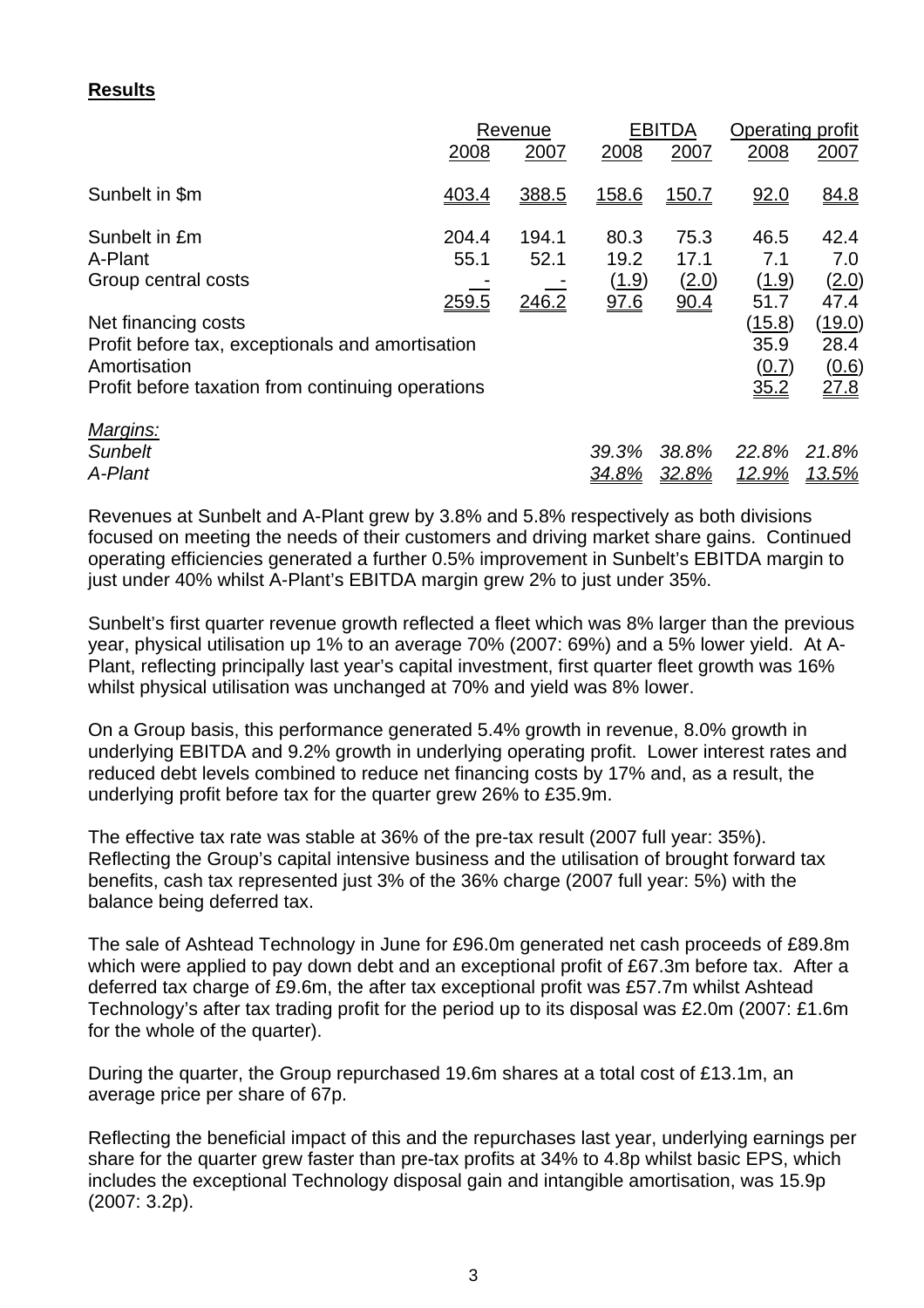# **Capital expenditure**

Capital expenditure in the quarter totalled £108.5m (2007: £124.2m) including £96.6m on the rental fleet. Disposal proceeds totalled £14.6m (2007: £23.8m) giving net expenditure of £93.9m (2007: £100.4m). The average age of the Group's rental fleet at 31 July 2008 was 31 months (2007: 29 months).

We continue to review capital expenditure levels based on the economic outlook and our own experiences on the ground. Accordingly, we continue to expect gross capital expenditure for this year of approximately £230m (2007/8: £331m) which will be predominantly replacement expenditure. After disposal proceeds, net capital expenditure of approximately £165m (2007/8: £253m) is expected for the full year.

# **Net debt**

Net debt at 31 July 2008 was £851.6m (30 April 2008: £963.2m), including £12.8m spent on share buy-backs during the quarter. The ratio of net debt to LTM underlying EBITDA (excluding Ashtead Technology) of £370.9m was 2.3 times at 31 July 2008 (30 April 2008: 2.5 times). Whilst the second quarter will see the usual seasonal increase in debt levels, with £111m of debt reduction delivered in the first quarter we are on track to achieve the full year debt reduction target announced in June. We therefore continue to target net debt at 30 April 2009 of \$1,555m (£785m at 30 April 2008 exchange rates).

Availability under the \$1.75bn asset based loan facility (including suppressed availability of \$59m) was \$861m at 31 July 2008 (\$602m at 30 April 2008) providing very substantial assurance that the debt package will remain covenant free.

# **Return on investment**

Return on investment (underlying operating profit divided by net assets employed before debt, deferred tax and certain other non cash items), which is measured on a rolling twelve month basis to eliminate seasonal effects was 14.1% for the year ended 31 July 2008 (14.0% for the year ended 30 April 2008). RoI for Sunbelt was 14.7% whilst A-Plant's RoI was 10.5%.

# **Current trading and outlook**

Utilisation of both Sunbelt and A-Plant's fleets remains high and one-third of the way through our seasonally busiest second quarter, both businesses continue to have substantially more fleet on rent than this time last year, albeit at a lower yield.

Despite the current economic uncertainty, our operating businesses continue to perform well and our financing costs continue to be lower than last year as we reduce debt. The Board anticipates the Group continuing to trade in line with its expectations for the remainder of the year.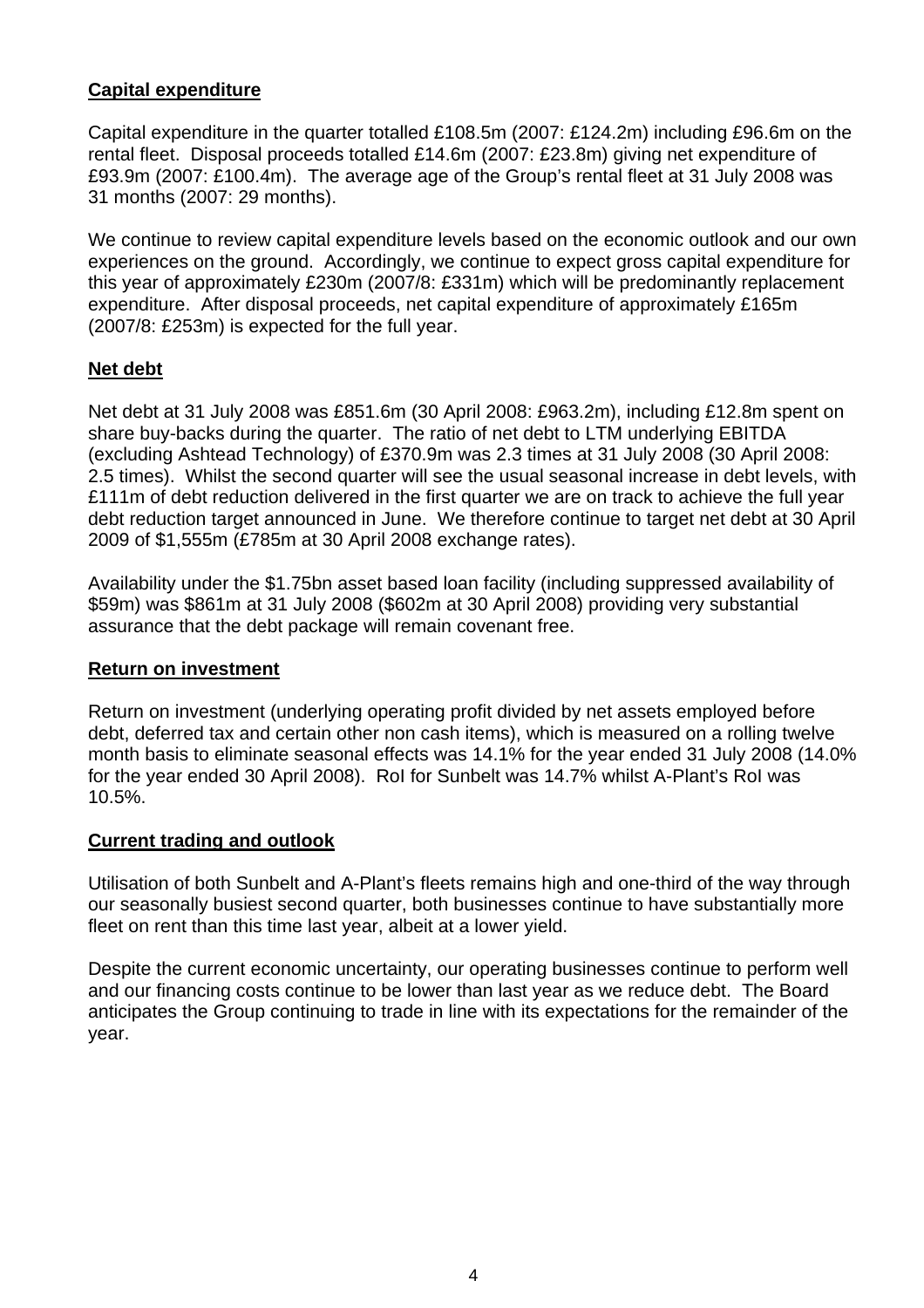#### **CONSOLIDATED INCOME STATEMENT FOR THE THREE MONTHS ENDED 31 JULY 2008**

|                                                          |                                                              | 2008                                               |                  |                                                              | 2007                                               |                     |
|----------------------------------------------------------|--------------------------------------------------------------|----------------------------------------------------|------------------|--------------------------------------------------------------|----------------------------------------------------|---------------------|
|                                                          | <b>Before</b><br>exceptional items<br>and amortisation<br>£m | <b>Exceptional items</b><br>and amortisation<br>£m | Total<br>£m      | <b>Before</b><br>exceptional items<br>and amortisation<br>£m | <b>Exceptional items</b><br>and amortisation<br>£m | Total<br>£m         |
| <b>Revenue</b>                                           | 259.5                                                        |                                                    | 259.5            | 246.2                                                        |                                                    | 246.2               |
| Staff costs                                              | (75.4)                                                       |                                                    | (75.4)           | (76.7)                                                       |                                                    | (76.7)              |
| Other operating costs                                    | (89.0)                                                       |                                                    | (89.0)           | (83.1)                                                       |                                                    | (83.1)              |
| Other income                                             | 2.5                                                          |                                                    | 2.5              | 4.0                                                          |                                                    | 4.0                 |
| <b>EBITDA*</b>                                           | 97.6                                                         |                                                    | 97.6             | 90.4                                                         |                                                    | 90.4                |
| Depreciation                                             | (45.9)                                                       |                                                    | (45.9)           | (43.0)                                                       |                                                    | (43.0)              |
| Amortisation of intangibles                              |                                                              | (0.7)                                              | (0.7)            |                                                              | (0.6)                                              | (0.6)               |
| <b>Operating profit</b>                                  | 51.7                                                         | (0.7)                                              | 51.0             | 47.4                                                         | (0.6)                                              | 46.8                |
| Investment income                                        | 1.1                                                          |                                                    | 1.1              | 1.1                                                          |                                                    | 1.1                 |
| Interest expense                                         | (16.9)                                                       |                                                    | (16.9)           | (20.1)                                                       |                                                    | (20.1)              |
| Net financing costs                                      | (15.8)                                                       |                                                    | (15.8)           | (19.0)                                                       |                                                    | (19.0)              |
| Profit on ordinary                                       |                                                              |                                                    |                  |                                                              |                                                    |                     |
| activities before taxation<br>Taxation:                  | 35.9                                                         | (0.7)                                              | 35.2             | 28.4                                                         | (0.6)                                              | 27.8                |
| - current                                                | (1.1)                                                        |                                                    | (1.1)            | (3.7)                                                        |                                                    | (3.7)               |
| - deferred                                               | (11.8)<br>(12.9)                                             | $\frac{0.2}{0.2}$                                  | (11.6)<br>(12.7) | $\underline{(6.5)}$<br>(10.2)                                | (1.6)<br>(1.6)                                     | (8.1)<br>(11.8)     |
| <b>Profit after taxation</b>                             |                                                              |                                                    |                  |                                                              |                                                    |                     |
| from continuing operations<br>Profit after taxation from | 23.0                                                         | (0.5)                                              | 22.5             | 18.2                                                         | (2.2)                                              | 16.0                |
| discontinued operations<br><b>Profit attributable</b>    | 2.0                                                          | 57.7                                               | 59.7             | 1.6                                                          |                                                    | 1.6                 |
| to equity shareholders                                   | 25.0                                                         | 57.2                                               | 82.2             | <u> 19.8</u>                                                 | (2.2)                                              | <u>17.6</u>         |
| Basic earnings per share<br>Diluted earnings per share   | 4.8p<br>4.8p                                                 | <u>11.1p</u><br>11.1p                              | 15.9p<br>15.9p   | 3.6p<br>3.6 <sub>p</sub>                                     | (0.4p)<br>(0.4p)                                   | <u>3.2p</u><br>3.2p |

\* EBITDA is presented here as an additional performance measure as it is commonly used by investors and lenders.

Details of risks and uncertainties are given in the Review of Balance Sheet and Cash Flow accompanying these interim financial statements.

#### **CONSOLIDATED STATEMENT OF RECOGNISED INCOME AND EXPENSE**

|                                                                                                | <u>2008</u><br>£m | 2007<br>£m    |
|------------------------------------------------------------------------------------------------|-------------------|---------------|
| Net profit for the period<br>Effect of the limit on net pension asset recognised               | 82.2<br>(0.2)     | 17.6          |
| Foreign currency translation differences<br>Total recognised income and expense for the period | (0.2)<br>81.8     | (2.1)<br>15.5 |
| <b>CONSOLIDATED MOVEMENTS IN EQUITY SHAREHOLDERS' FUNDS</b>                                    |                   |               |
|                                                                                                | <u>2008</u><br>£m | 2007<br>£m    |
| Total recognised income and expense for the period                                             | 81.8              | 15.5          |
| Credit in respect of share based payments                                                      | 0.5               |               |
| Re-issue of ordinary shares from treasury                                                      | 0.1               |               |
| Own shares purchased by the Company                                                            | (13.1)            |               |
| Own shares purchased by ESOT<br>Realisation of foreign exchange translation                    |                   | 0.2           |
| differences on Technology disposal                                                             | <u>1.3</u>        |               |
| Net increase in equity shareholders' funds                                                     | 70.6              | 15.7          |
| Opening equity shareholders' funds                                                             | 436.1             | 396.7         |
| <b>Closing equity shareholders' funds</b>                                                      | <u>506.7</u>      | <u>412.4</u>  |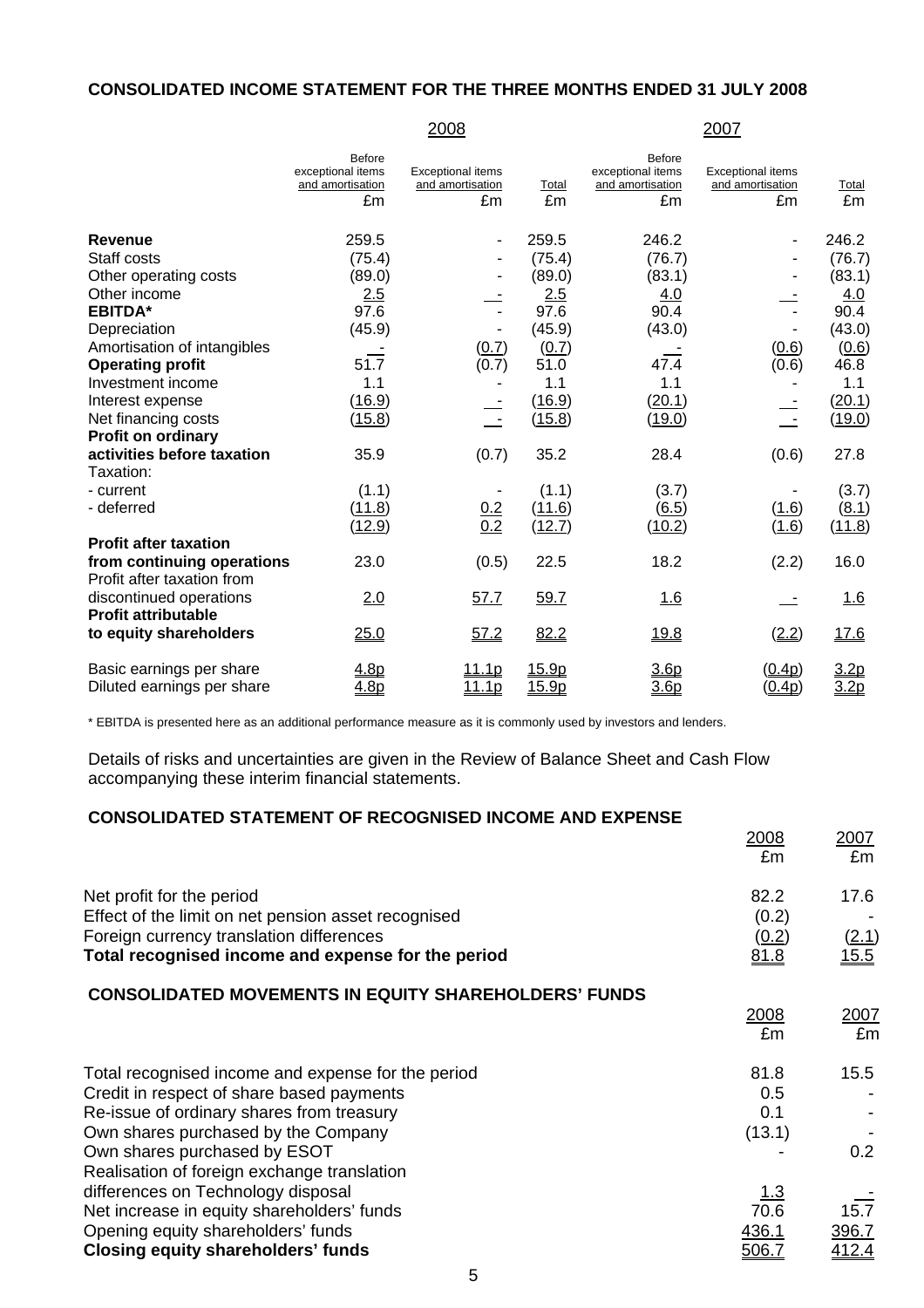## **CONSOLIDATED BALANCE SHEET AT 31 JULY 2008**

|                                                                |         | 31 July     |              |
|----------------------------------------------------------------|---------|-------------|--------------|
|                                                                | 2008    | 2007        | 2008         |
|                                                                | £m      | £m          | £m           |
| <b>Current assets</b>                                          |         |             |              |
| Inventories                                                    | 23.7    | 23.7        | 22.6         |
| Trade and other receivables                                    | 175.2   | 169.3       | 159.9        |
| Current tax asset                                              | 2.2     |             | 2.2          |
| Cash and cash equivalents                                      | 1.5     | <u> 1.3</u> | 1.8          |
|                                                                | 202.6   | 194.3       | 186.5        |
| Assets held for sale                                           |         | 5.5         | 26.8         |
|                                                                | 202.6   | 199.8       | 213.3        |
| <b>Non-current assets</b>                                      |         |             |              |
| Property, plant and equipment                                  |         |             |              |
| - rental equipment                                             | 1,039.1 | 966.4       | 994.0        |
| - other assets                                                 | 141.4   | 129.5       | 136.1        |
|                                                                | 1,180.5 | 1,095.9     | 1,130.1      |
| Intangible assets - brand names and other acquired intangibles | 7.3     | 8.8         | 8.0          |
| - goodwill                                                     | 291.9   | 285.2       | 291.9        |
| Deferred tax asset                                             | 17.1    | 34.9        | 19.6         |
| Defined benefit pension fund surplus                           |         | <u>5.4</u>  |              |
|                                                                | 1,496.8 | 1,430.2     | 1,449.6      |
| <b>Total assets</b>                                            |         |             |              |
|                                                                | 1,699.4 | 1,630.0     | 1,662.9      |
| <b>Current liabilities</b>                                     |         |             |              |
| Trade and other payables                                       | 193.9   | 205.5       | 129.1        |
| <b>Current tax liability</b>                                   | 1.0     | 2.2         |              |
| Debt due in less than one year                                 | 7.9     | 8.4         | 7.6          |
| Provisions                                                     | 8.5     | 13.7        | 9.1          |
|                                                                | 211.3   | 229.8       | 145.8        |
| Liabilities associates with assets classified as held for sale |         |             | 6.5          |
|                                                                | 211.3   | 229.8       | 152.3        |
| <b>Non-current liabilities</b>                                 |         |             |              |
| Debt due in more than one year                                 | 845.2   | 887.3       | 957.4        |
| Provisions                                                     | 19.2    | 17.8        | 18.8         |
| Deferred tax liability                                         | 117.0   | 82.7        | 98.3         |
|                                                                | 981.4   | 987.8       | 1,074.5      |
| <b>Total liabilities</b>                                       | 1,192.7 | 1,217.6     | 1,226.8      |
|                                                                |         |             |              |
| <b>Equity shareholders' funds</b>                              |         |             |              |
| Share capital                                                  | 56.2    | 56.0        | 56.2         |
| Share premium account                                          | 3.6     | 3.3         | 3.6          |
| Non-distributable reserve                                      | 90.7    | 90.7        | 90.7         |
| Own shares held in treasury by the Company                     | (36.3)  |             | (23.3)       |
| Own shares held in treasury through the ESOT                   | (7.0)   | (8.5)       | (7.0)        |
| Cumulative foreign exchange translation differences            | (27.1)  | (32.3)      | (28.2)       |
| Distributable reserves                                         | 426.6   | 303.2       | <u>344.1</u> |
| <b>Total equity shareholders' funds</b>                        | 506.7   | 412.4       | 436.1        |
|                                                                |         |             |              |
| Total liabilities and equity shareholders' funds               | 1,699.4 | 1,630.0     | 1,662.9      |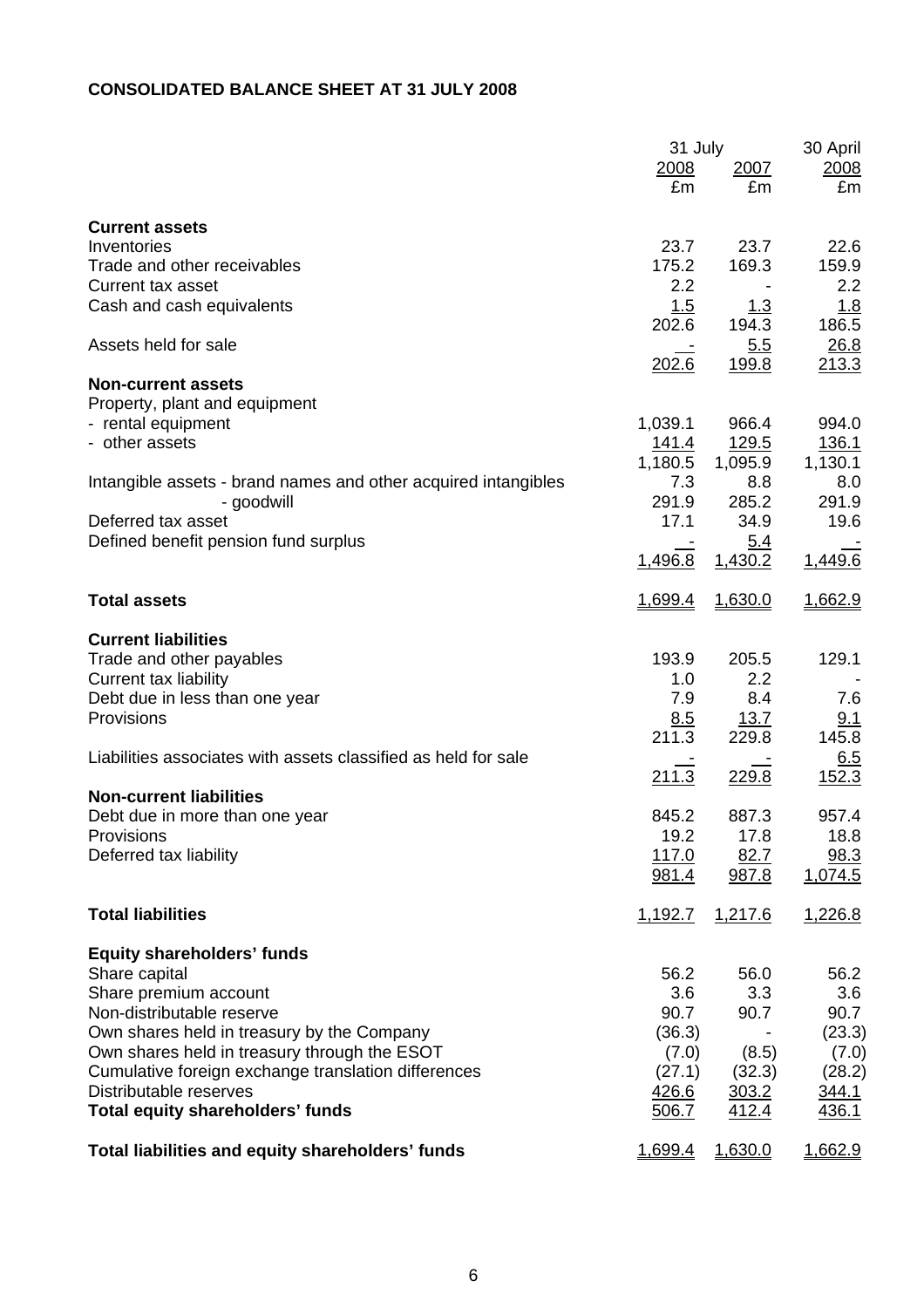# **CONSOLIDATED CASH FLOW STATEMENT FOR THE THREE MONTHS ENDED 31 JULY 2008**

|                                                         | 2008<br>£m  | 2007<br>£m  |
|---------------------------------------------------------|-------------|-------------|
| Cash flows from operating activities                    |             |             |
| Cash generated from operations before exceptional items | 93.8        | 85.3        |
| Exceptional items paid                                  | (0.6)       | (5.4)       |
| Cash generated from operations                          | 93.2        | 79.9        |
| Financing costs paid                                    | (4.2)       | (13.0)      |
| Tax paid                                                | (0.1)       | (0.3)       |
| Net cash from operating activities                      | 88.9        | 66.6        |
| Cash flows from investing activities                    |             |             |
| Disposal of business                                    | 89.8        |             |
| Payments for property, plant and equipment              | (63.8)      | (88.6)      |
| Proceeds on sale of property, plant and equipment       | <u>10.8</u> | <u>30.4</u> |
| Net cash from/(used in) investing activities            | 36.8        | (58.2)      |
| Cash flows from financing activities                    |             |             |
| Drawdown of loans                                       | 10.1        | 14.3        |
| Redemption of loans                                     | (121.8)     | (20.1)      |
| Capital element of finance lease payments               | (1.6)       | (1.9)       |
| Purchase of own shares by the Company                   | (12.8)      |             |
| Purchase of own shares by the ESOT                      |             | (0.5)       |
| Proceeds from re-issue of shares                        | 0.1         |             |
| Net cash used in financing activities                   | (126.0)     | (8.2)       |
| (Decrease)/increase in cash and cash equivalents        | (0.3)       | 0.2         |
| Opening cash and cash equivalents                       | <u> 1.8</u> | <u> 1.1</u> |
| Closing cash and cash equivalents                       | 1.5         | 1.3         |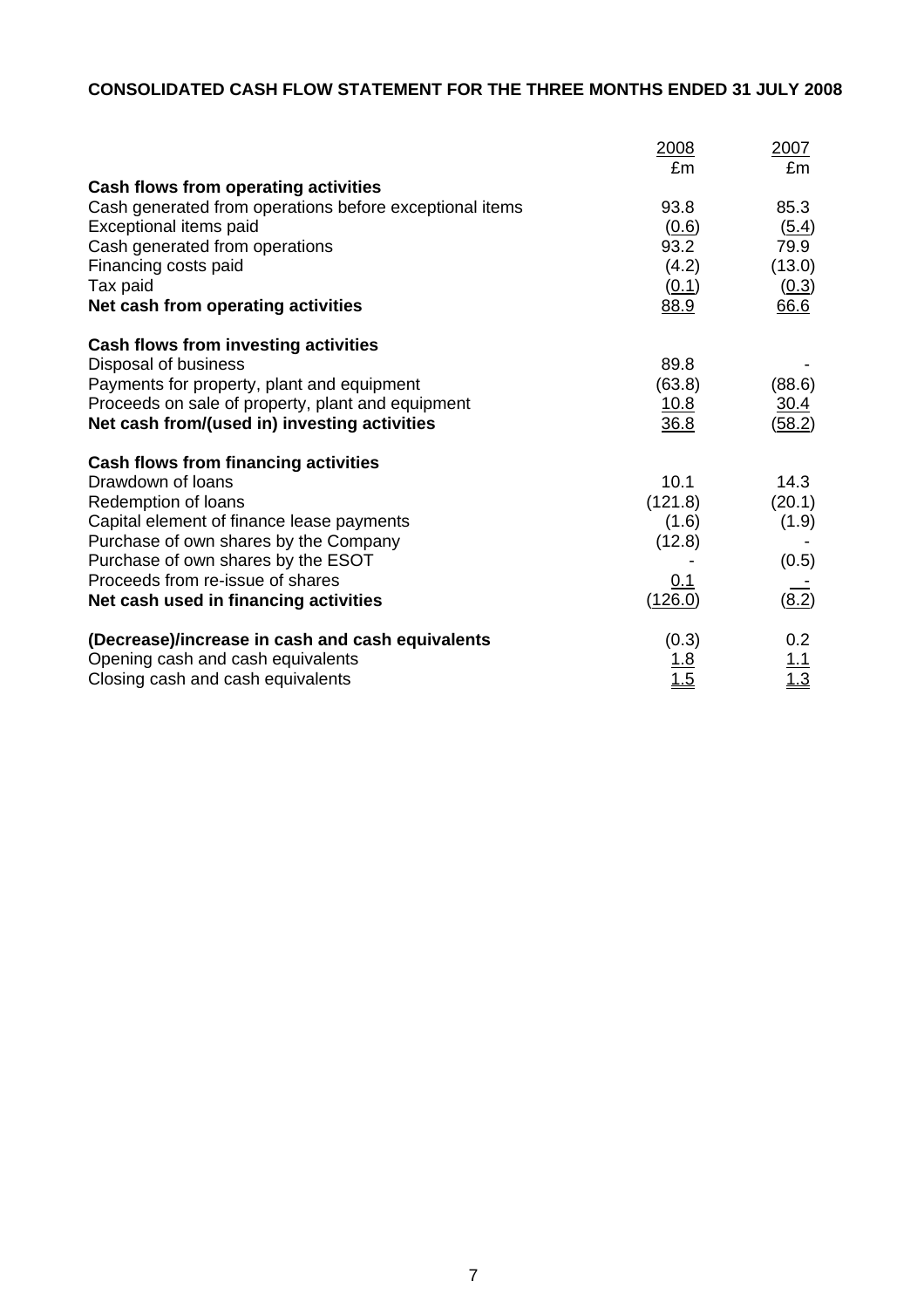## 1. Basis of preparation

The financial statements for the three months ended 31 July 2008 were approved by the directors on 1 September 2008. They have been prepared in accordance with relevant International Financial Reporting Standards ('IFRS') (including International Accounting Standard - IAS 34 Interim Financial Reporting) and the accounting policies set out in the Group's Annual Report and Accounts for the year ended 30 April 2008. They are unaudited and do not constitute statutory accounts within the meaning of Section 240 of the Companies Act 1985.

The statutory accounts for the year ended 30 April 2008 were prepared in accordance with relevant IFRS and have been mailed to shareholders and filed with the Registrar of Companies. The auditors' report on those accounts was unqualified and did not contain a statement under section 237 of the Companies Act 1985.

The exchange rates used in respect of the US dollar are:

|                                            | 2008 | <u> 2007</u> |
|--------------------------------------------|------|--------------|
| Average for the three months ended 31 July | 1.97 | 2.00         |
| At 31 July                                 | 1.98 | 2.03         |

#### 2. Segmental analysis

| 55.5<br>2008              | Revenue<br>£m | Operating profit<br>before exceptionals<br>and amortisation<br>£m | Exceptional<br>items and<br>amortisation<br>£m | Operating<br>profit<br>£m |
|---------------------------|---------------|-------------------------------------------------------------------|------------------------------------------------|---------------------------|
| Sunbelt                   | 204.4         | 46.5                                                              | (0.5)                                          | 46.0                      |
| A-Plant                   | 55.1          | 7.1                                                               | (0.2)                                          | 6.9                       |
| Corporate items           |               | (1.9)                                                             |                                                | (1.9)                     |
| Continuing operations     | 259.5         | 51.7                                                              | (0.7)                                          | 51.0                      |
| <b>Ashtead Technology</b> | <u>4.7</u>    | <u>2.8</u>                                                        | 67.0                                           | 69.8                      |
|                           | <u> 264.2</u> | 54.5                                                              | 66.3                                           | <u>120.8</u>              |
| 2007                      |               |                                                                   |                                                |                           |
| Sunbelt                   | 194.1         | 42.4                                                              | (0.5)                                          | 41.9                      |
| A-Plant                   | 52.1          | 7.0                                                               | (0.1)                                          | 6.9                       |
| Corporate items           |               | (2.0)                                                             |                                                | (2.0)                     |
| Continuing operations     | 246.2         | 47.4                                                              | (0.6)                                          | 46.8                      |
| <b>Ashtead Technology</b> | 6.3           | <u>2.3</u>                                                        |                                                | 2.3                       |
|                           | 252.5         | 49.7                                                              | (0.6)                                          | 49.1                      |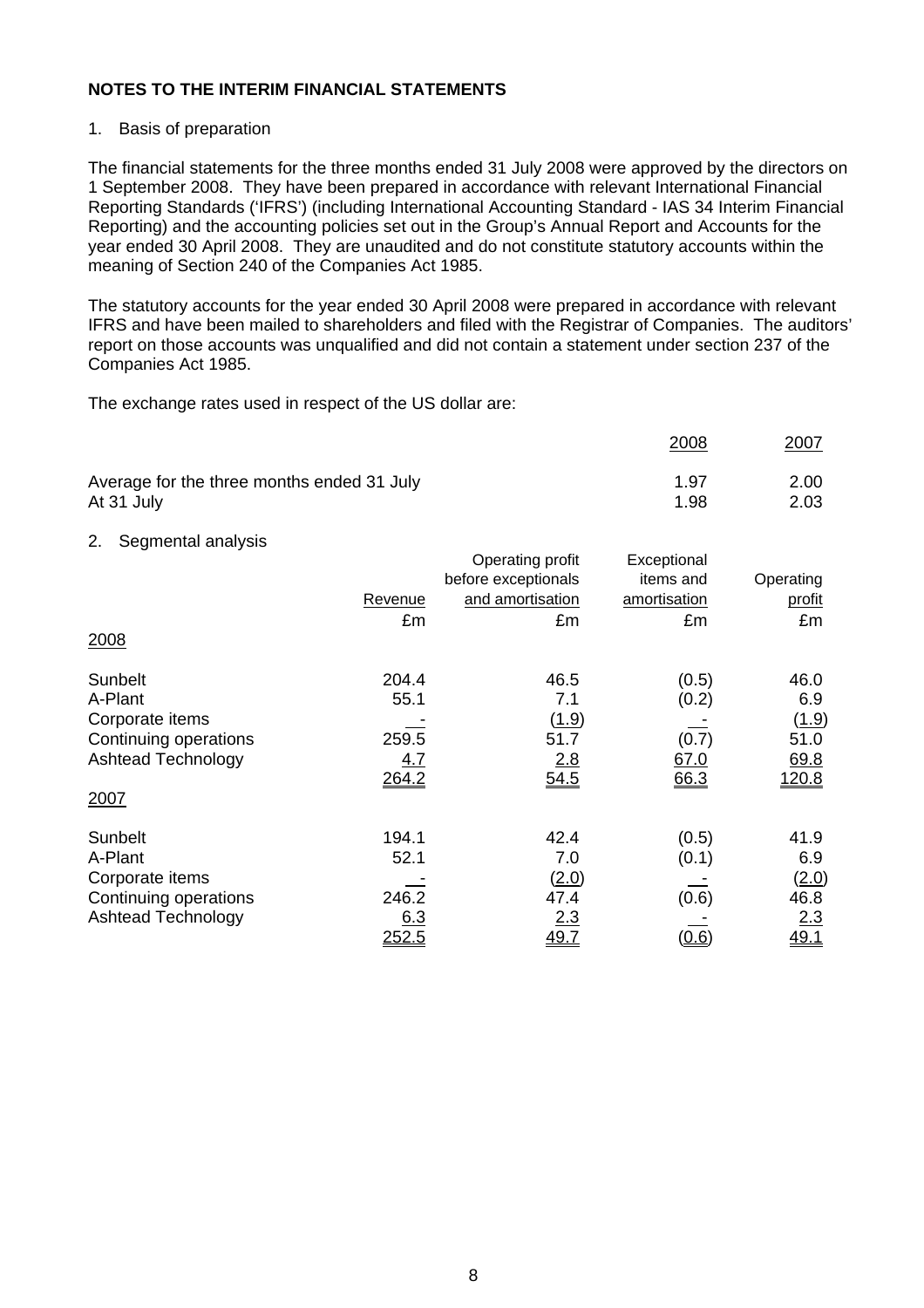## 3. Operating costs

|                                        |              | 2008              |             |               | 2007         |              |
|----------------------------------------|--------------|-------------------|-------------|---------------|--------------|--------------|
|                                        | Before       |                   |             | <b>Before</b> |              |              |
|                                        | exceptional  | Exceptional       |             | exceptional   | Exceptional  |              |
|                                        | items and    | items and         |             | items and     | items and    |              |
|                                        | amortisation | amortisation      | Total       | amortisation  | amortisation | <b>Total</b> |
|                                        | £m           | £m                | £m          | £m            | £m           | £m           |
| Staff costs:                           |              |                   |             |               |              |              |
| <b>Salaries</b>                        | 68.8         |                   | 68.8        | 69.5          |              | 69.5         |
| Social security costs                  | 5.2          |                   | 5.2         | 5.8           |              | 5.8          |
| Other pension costs                    | <u>1.4</u>   |                   | <u>1.4</u>  | <u> 1.4</u>   |              | <u>1.4</u>   |
|                                        | 75.4         |                   | 75.4        | <u>76.7</u>   |              | 76.7         |
| Other operating costs:                 |              |                   |             |               |              |              |
| Vehicle costs                          | 21.9         |                   | 21.9        | 17.9          |              | 17.9         |
| Spares, consumables & external repairs | 14.8         |                   | 14.8        | 14.4          |              | 14.4         |
| <b>Facility costs</b>                  | 10.4         |                   | 10.4        | 12.3          |              | 12.3         |
| Other external charges                 | <u>41.9</u>  |                   | <u>41.9</u> | <u>38.5</u>   |              | <u>38.5</u>  |
|                                        | 89.0         |                   | 89.0        | 83.1          |              | 83.1         |
| Other income:                          |              |                   |             |               |              |              |
| Profit on disposal of fixed assets     | (2.5)        |                   | (2.5)       | (4.0)         |              | (4.0)        |
| Depreciation and amortisation:         |              |                   |             |               |              |              |
| Depreciation                           | 45.9         |                   | 45.9        | 43.0          |              | 43.0         |
| Amortisation of acquired intangibles   |              |                   | 0.7         |               | 0.6          | 0.6          |
|                                        | 45.9         | $\frac{0.7}{0.7}$ | 46.6        | 43.0          | 0.6          | 43.6         |
|                                        | 207.8        | 0.7               | 208.5       | <u> 198.8</u> | 0.6          | <u>199.4</u> |

#### 4. Exceptional items and amortisation

'Exceptional items' are those items of financial performance that are material and non-recurring in nature. Amortisation relates to the periodic write off of acquired intangible assets. The Group believes these items should be disclosed separately within the consolidated income statement to assist in the understanding of the financial performance of the Group. Exceptional items and amortisation are excluded from underlying profit and earnings per share and are set out below:

|                                                                | Three months to 31 July |              |
|----------------------------------------------------------------|-------------------------|--------------|
|                                                                | 2008                    | <u> 2007</u> |
|                                                                | £m                      | £m           |
| Gain on sale of Ashtead Technology                             | 67.3                    |              |
| Taxation                                                       | (9.6)                   | <u>(1.8)</u> |
| Total exceptional items                                        | 57.7                    | (1.8)        |
| Amortisation of acquired intangibles (net of £0.2m tax credit) | (0.5)                   | (0.4)        |
|                                                                | 57.2                    | <u>(2.2)</u> |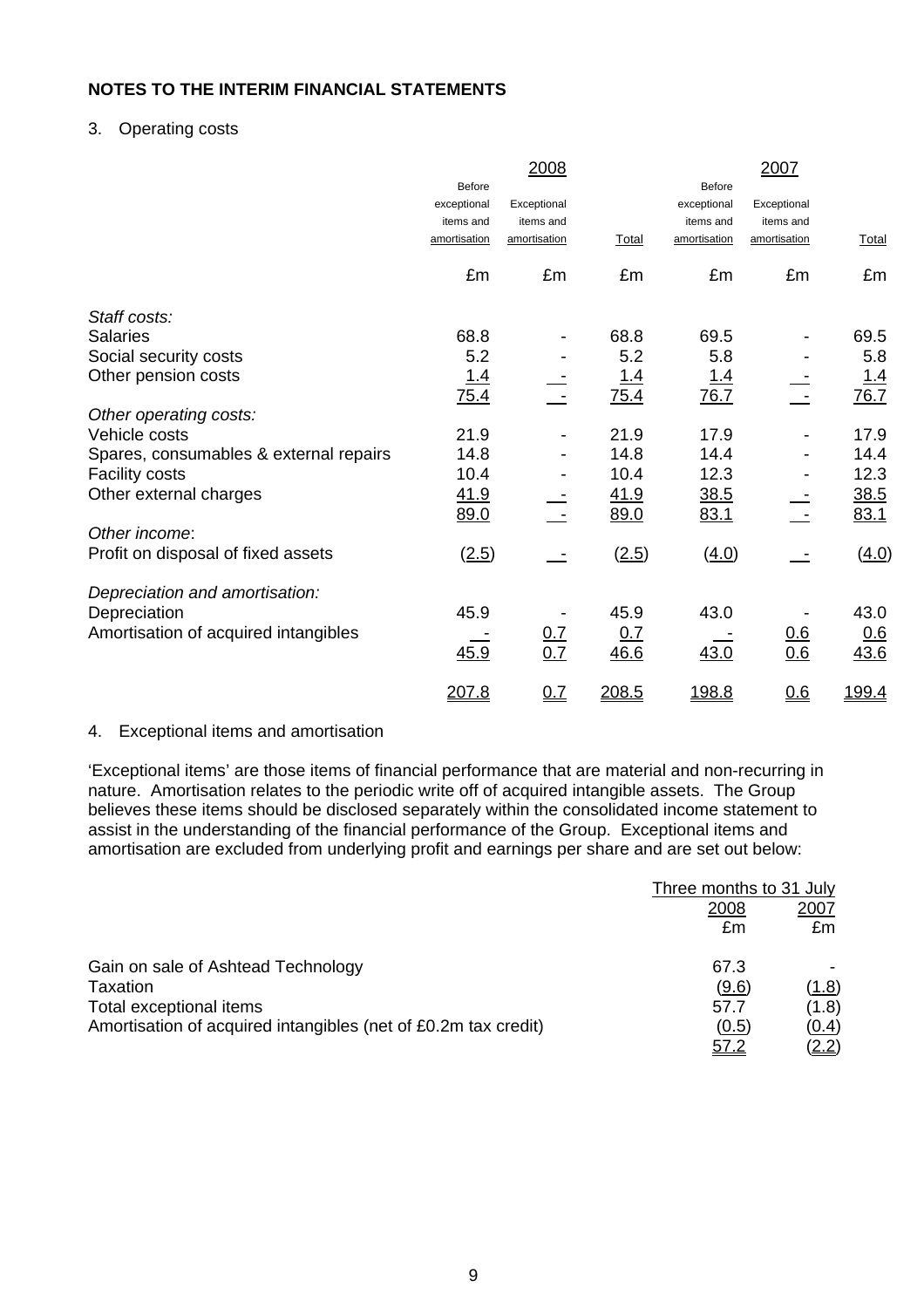4. Exceptional items and amortisation (continued)

These items are presented in the income statement as follows:

|                                                               | Three months to 31 July |              |  |
|---------------------------------------------------------------|-------------------------|--------------|--|
|                                                               | 2008                    | <u> 2007</u> |  |
|                                                               | £m                      | £m           |  |
| Amortisation of acquired intangibles                          | (0.7)                   | <u>(0.6)</u> |  |
| Charged in arriving at operating profit and profit before tax | (0.7)                   | (0.6)        |  |
| Taxation                                                      | 0.2                     | (1.6)        |  |
|                                                               | (0.5)                   | (2.2)        |  |
| Profit after taxation from discontinued operations            | 57.7                    |              |  |
|                                                               | <u>57.2</u>             | <u>(2.2)</u> |  |

#### 5. Financing costs

|                                                                         | 2008         | Three months to 31 July<br>2007 |
|-------------------------------------------------------------------------|--------------|---------------------------------|
|                                                                         | £m           | £m                              |
| Investment income:                                                      |              |                                 |
| Expected return on assets of defined benefit pension plan               | <u>1.1</u>   | <u>1.1</u>                      |
| Total investment income                                                 | 1.1          | 1.1                             |
| Interest expense:                                                       |              |                                 |
| Bank interest payable                                                   | 6.0          | 9.3                             |
| Interest on second priority senior secured notes                        | 9.0          | 8.9                             |
| Interest payable on finance leases                                      | 0.2          | 0.3                             |
| Non-cash unwind of discount on defined benefit pension plan liabilities | 0.8          | 0.7                             |
| Non-cash unwind of discount on self insurance provisions                | 0.3          | 0.3                             |
| Amortisation of deferred costs of debt raising                          | 0.6          | 0.6                             |
| Total interest expense                                                  | 16.9         | 20.1                            |
| Net financing costs                                                     | <u> 15.8</u> | <u>19.0</u>                     |

#### 6. Taxation

The tax charge for the period has been computed using an estimated effective rate for the year of 40% in the US and 29% in the UK applied to the profit before tax and amortisation of acquired intangibles. The blended effective rate for the Group as a whole is 36%.

The £12.9m tax charge on the underlying pre-tax profit of £35.9m from continuing operations consists of current tax of £1.0m relating to the UK (2007: £nil), current tax of £0.1m relating to the US (2007: £3.7m), deferred tax of £2.5m relating to the UK (2007: £3.7m) and deferred tax of £9.3m relating to the US (2007: £2.8m).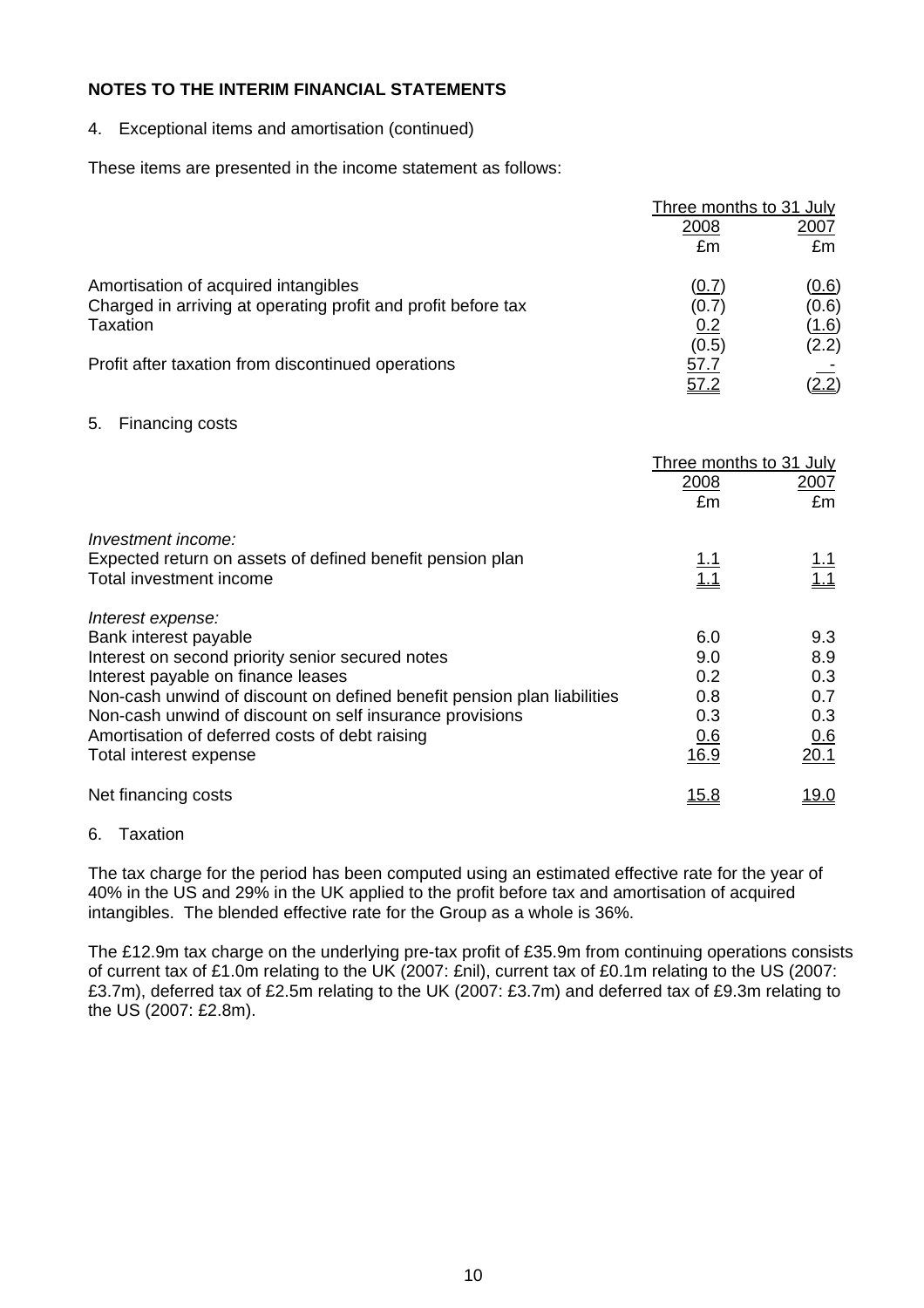## 7. Earnings per share

Basic and diluted earnings per share for the three months ended 31 July 2008 have been calculated based on the profit for the relevant period and on the weighted average number of ordinary shares in issue during that period (excluding shares held in treasury and by the ESOT over which dividends have been waived). Diluted earnings per share are computed using the result for the relevant period and the diluted number of shares (ignoring any potential issue of ordinary shares which would be antidilutive). These are calculated as follows:

|                                                               | Three months to 31 July      |                       |  |
|---------------------------------------------------------------|------------------------------|-----------------------|--|
|                                                               | 2008                         | 2007                  |  |
| Profit for the financial period (£m)                          |                              |                       |  |
| From continuing operations                                    | 22.5                         | 16.0                  |  |
| From discontinued operations                                  | 59.7                         |                       |  |
| From continuing and discontinued operations                   | 82.2                         | $\frac{1.6}{17.6}$    |  |
| Weighted average number of shares (m)<br>- basic<br>- diluted | <u>515.4</u><br><u>516.1</u> | <u>551.7</u><br>557.6 |  |
| Basic earnings per share                                      |                              |                       |  |
| From continuing operations                                    | 4.3p                         | 2.9 <sub>p</sub>      |  |
| From discontinued operations                                  | <u>11.6p</u>                 | 0.3p                  |  |
| From continuing and discontinued operations                   | 15.9p                        | 3.2p                  |  |
| Diluted earnings per share                                    |                              |                       |  |
| From continuing operations                                    | 4.3p                         | 2.9 <sub>p</sub>      |  |
| From discontinued operations                                  | <u> 11.6p</u>                | 0.3p                  |  |
| From continuing and discontinued operations                   | <u>15.9p</u>                 | 3.2 <sub>D</sub>      |  |

Underlying earnings per share (defined in any period as the earnings before exceptional items, amortisation of acquired intangibles and fair value remeasurements for that period divided by the weighted average number of shares in issue in that period) and cash tax earnings per share (defined in any period as underlying earnings before other deferred taxes divided by the weighted average number of shares in issue in that period) may be reconciled to the basic earnings per share as follows:

|                                                                        | Three months to 31 July |                  |
|------------------------------------------------------------------------|-------------------------|------------------|
|                                                                        | 2008                    | 2007             |
| Basic earnings per share                                               | 15.9p                   | 3.2 <sub>p</sub> |
| Exceptional items and intangible amortisation                          | (12.9)p                 | 0.1 <sub>p</sub> |
| Exceptional deferred tax and tax on exceptional items and amortisation | <u>1.8</u> p            | 0.3p             |
| Underlying earnings per share                                          | 4.8 <sub>p</sub>        | 3.6 <sub>p</sub> |
| Other deferred tax                                                     | 2.5p                    | <u>1.3p</u>      |
| Cash tax earnings per share                                            | <u>7.3p</u>             | <u>4.9p</u>      |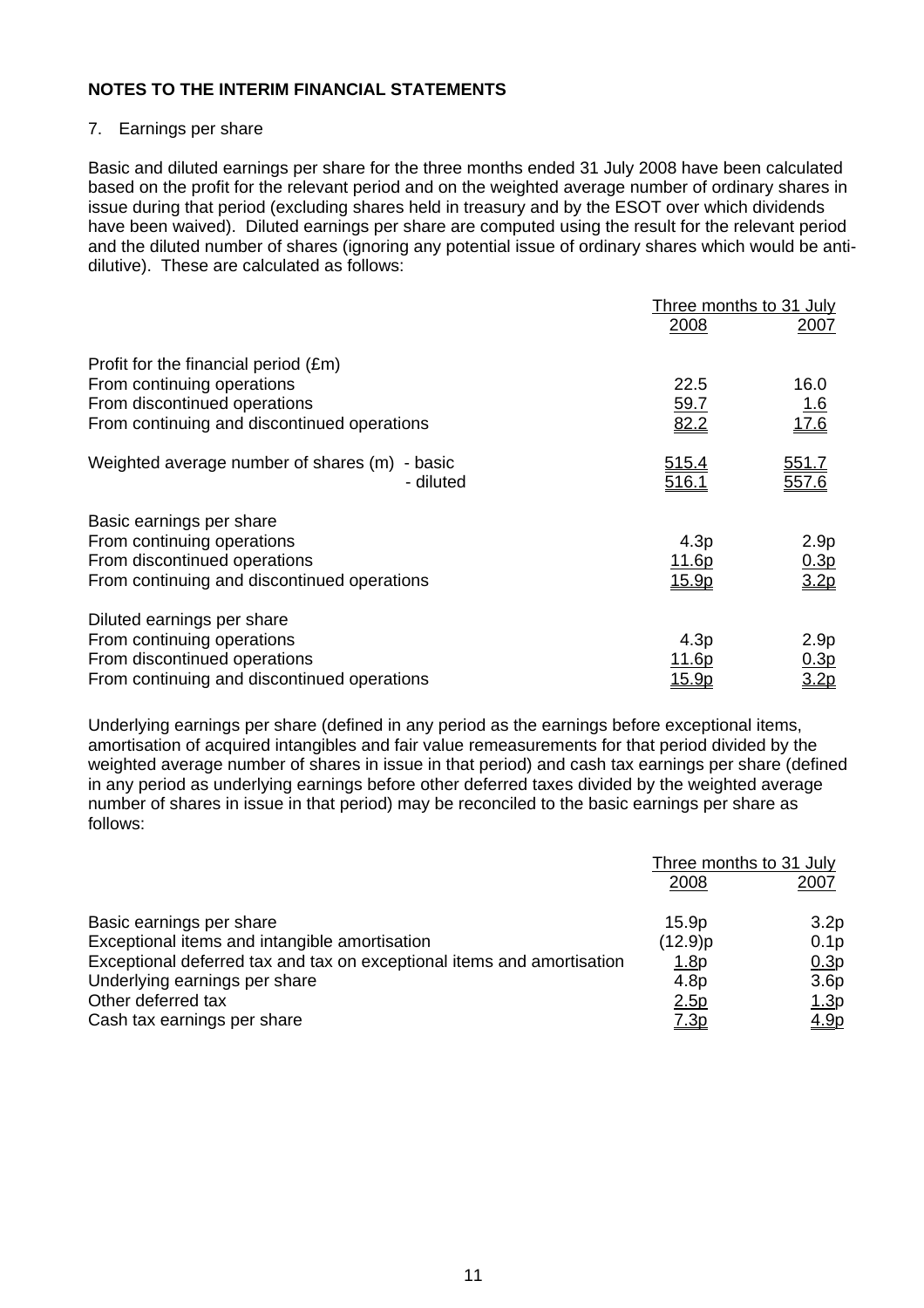#### 8. Property, plant and equipment

|                                    |             | 2008          |         | 2007      |         |
|------------------------------------|-------------|---------------|---------|-----------|---------|
|                                    |             | Rental        |         | Rental    |         |
|                                    |             | equipment     | Total   | equipment | Total   |
| Net book value                     |             | £m            | £m      | £m        | £m      |
| At 1 May                           |             | 994.0         | 1,130.1 | 920.6     | 1,048.0 |
| Exchange difference                |             | (0.1)         | (0.1)   | (11.1)    | (12.4)  |
| <b>Additions</b>                   |             | 96.6          | 108.5   | 113.8     | 124.2   |
| <b>Disposals</b>                   |             | (11.5)        | (12.1)  | (18.6)    | (19.6)  |
| Depreciation                       |             | <u>(39.9)</u> | (45.9)  | (38.3)    | (44.3)  |
| At 31 July                         |             | 1,039.1       | 1,180.5 | 966.4     | 1,095.9 |
| Called up share capital<br>9.      |             |               |         |           |         |
| Ordinary shares of 10p each        |             |               |         |           |         |
|                                    | 2008        |               | 2007    | 2008      | 2007    |
|                                    | Number      | Number        |         | £m        | £m      |
| Authorised                         | 900,000,000 | 900,000,000   |         | 90.0      | 90.0    |
| Allotted, called up and fully paid | 561,572,726 | 559,973,028   |         | 56.2      | 56.0    |

Since 30 April 2008, 655,821 ordinary shares of 10p each were re-issued out of treasury at an average price of 22.8p per share under share option plans raising £0.1m. In addition, during the period the Company purchased 19,644,038 shares at a total cost of £13.1m, which are held in treasury.

#### 10. Statement of changes in shareholders' equity

|                                     | Share<br>capital<br>£m | Share<br>premium<br>£m | <b>Non</b><br>distributable<br>reserves<br>£m | Treasury<br><u>stock</u> | Own<br>shares<br>held by<br><b>ESOT</b><br>£m | Cumulative<br>foreign<br>exchange<br>translation<br>differences<br>£m | Distributable<br>reserves<br>£m | <u>Total</u><br>£m | 31 July<br>2007<br>£m |
|-------------------------------------|------------------------|------------------------|-----------------------------------------------|--------------------------|-----------------------------------------------|-----------------------------------------------------------------------|---------------------------------|--------------------|-----------------------|
| Total recognised                    |                        |                        |                                               |                          |                                               |                                                                       |                                 |                    |                       |
| income and expense                  |                        |                        |                                               |                          |                                               | (0.2)                                                                 | 82.0                            | 81.8               | 15.5                  |
| Shares re-issued                    |                        |                        |                                               | 0.1                      |                                               |                                                                       |                                 | 0.1                |                       |
| Treasury shares purchased           |                        |                        | $\overline{\phantom{a}}$                      | (13.1)                   |                                               |                                                                       |                                 | (13.1)             |                       |
| Share based payments                |                        |                        |                                               |                          |                                               |                                                                       | 0.5                             | 0.5                |                       |
| Vesting of share awards             |                        | ۰                      |                                               |                          |                                               |                                                                       |                                 | ۰                  | 0.7                   |
| Own shares purchased                |                        |                        |                                               |                          |                                               |                                                                       |                                 | $\blacksquare$     | (0.5)                 |
| Realisation of foreign exchange     |                        |                        |                                               |                          |                                               |                                                                       |                                 |                    |                       |
| translation differences             |                        |                        |                                               |                          |                                               | $\frac{1.3}{1.1}$                                                     |                                 | <u> 1.3</u>        |                       |
| Net changes in shareholders' equity |                        |                        |                                               | (13.0)                   |                                               |                                                                       | 82.5                            | 70.6               | 15.7                  |
| Opening shareholders' equity        | 56.2                   | 3.6                    | 90.7                                          | (23.3)                   | (7.0)                                         | (28.2)                                                                | 344.1                           | 436.1              | 396.7                 |
| Closing shareholders' equity        | 56.2                   | 3.6                    | 90.7                                          | (36.3)                   | (7.0)                                         | (27.1)                                                                | 426.6                           | 506.7              | 412.4                 |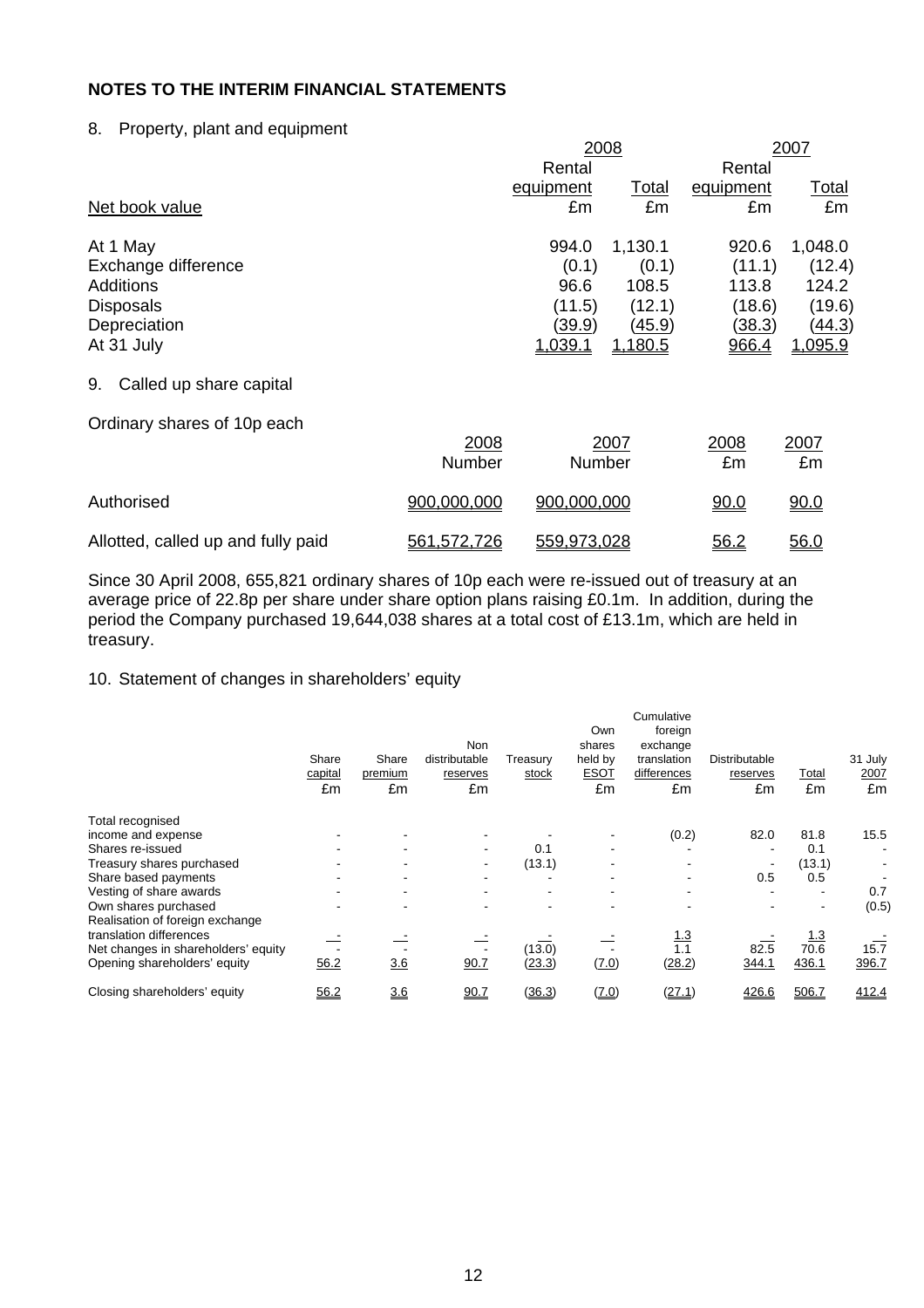11. Notes to the cash flow statement

|                                                                                                                                                                                                                                                                                                                                       |                                |                            |                                     | Three months to 31 July                                        |                                                            |
|---------------------------------------------------------------------------------------------------------------------------------------------------------------------------------------------------------------------------------------------------------------------------------------------------------------------------------------|--------------------------------|----------------------------|-------------------------------------|----------------------------------------------------------------|------------------------------------------------------------|
|                                                                                                                                                                                                                                                                                                                                       |                                |                            |                                     | 2008                                                           | 2007                                                       |
| a) Cash flow from operating activities                                                                                                                                                                                                                                                                                                |                                |                            |                                     | £m                                                             | £m                                                         |
|                                                                                                                                                                                                                                                                                                                                       |                                |                            |                                     |                                                                |                                                            |
| Operating profit before exceptional items and amortisation:<br>- continuing operations<br>- discontinued operations                                                                                                                                                                                                                   |                                |                            |                                     | 51.7<br>2.8<br>54.5                                            | 47.4<br>2.3<br>49.7                                        |
| Depreciation:<br>- continuing operations                                                                                                                                                                                                                                                                                              |                                |                            |                                     | 45.9                                                           | 43.0                                                       |
| - discontinued operations                                                                                                                                                                                                                                                                                                             |                                |                            |                                     | 45.9                                                           | 1.3<br>44.3                                                |
| <b>EBITDA</b> before exceptional items<br>Profit on disposal of property, plant and equipment<br>(Increase)/decrease in inventories<br>Increase in trade and other receivables<br>Increase in trade and other payables<br>Exchange differences<br>Other non-cash movements<br>Cash generated from operations before exceptional items |                                |                            |                                     | 100.4<br>(2.5)<br>(1.1)<br>(11.3)<br>7.7<br>0.1<br>0.5<br>93.8 | 94.0<br>(4.2)<br>0.1<br>(9.1)<br>3.6<br>0.2<br>0.7<br>85.3 |
| b) Reconciliation to net debt                                                                                                                                                                                                                                                                                                         |                                |                            |                                     |                                                                |                                                            |
| Decrease/(increase) in cash in the period<br>Decrease in debt through cash flow<br>Change in net debt from cash flows<br>Exchange difference<br>Non-cash movements:                                                                                                                                                                   |                                |                            |                                     | 0.3<br>(113.3)<br>(113.0)<br>0.1                               | (0.2)<br>(7.7)<br>(7.9)<br>(14.2)                          |
| - deferred costs of debt raising<br>- capital element of new finance leases<br>Movement in net debt in the period<br>Opening net debt<br>Closing net debt                                                                                                                                                                             |                                |                            |                                     | 0.6<br>0.7<br>(111.6)<br>963.2<br>851.6                        | 0.5<br>0.1<br>(21.5)<br>915.9<br><u>894.4</u>              |
| Analysis of net debt<br>C)                                                                                                                                                                                                                                                                                                            | 1 May<br>2008<br>£m            | Exchange<br>movement<br>£m | Cash<br>flow<br>£m                  | Non-cash<br>movements<br>£m                                    | 31 July<br>2008<br>£m                                      |
| Cash<br>Debt due within 1 year<br>Debt due after 1 year<br>Total net debt                                                                                                                                                                                                                                                             | (1.8)<br>7.6<br>957.4<br>963.2 | <u>0.1</u><br>0.1          | 0.3<br>(12.0)<br>(101.3)<br>(113.0) | <u>.3</u><br>1.3                                               | (1.5)<br>(4.4)<br>857.5<br>851.6                           |

Details of the changes in the Group's debt are given in the Review of Balance Sheet and Cashflow accompanying these interim financial statements.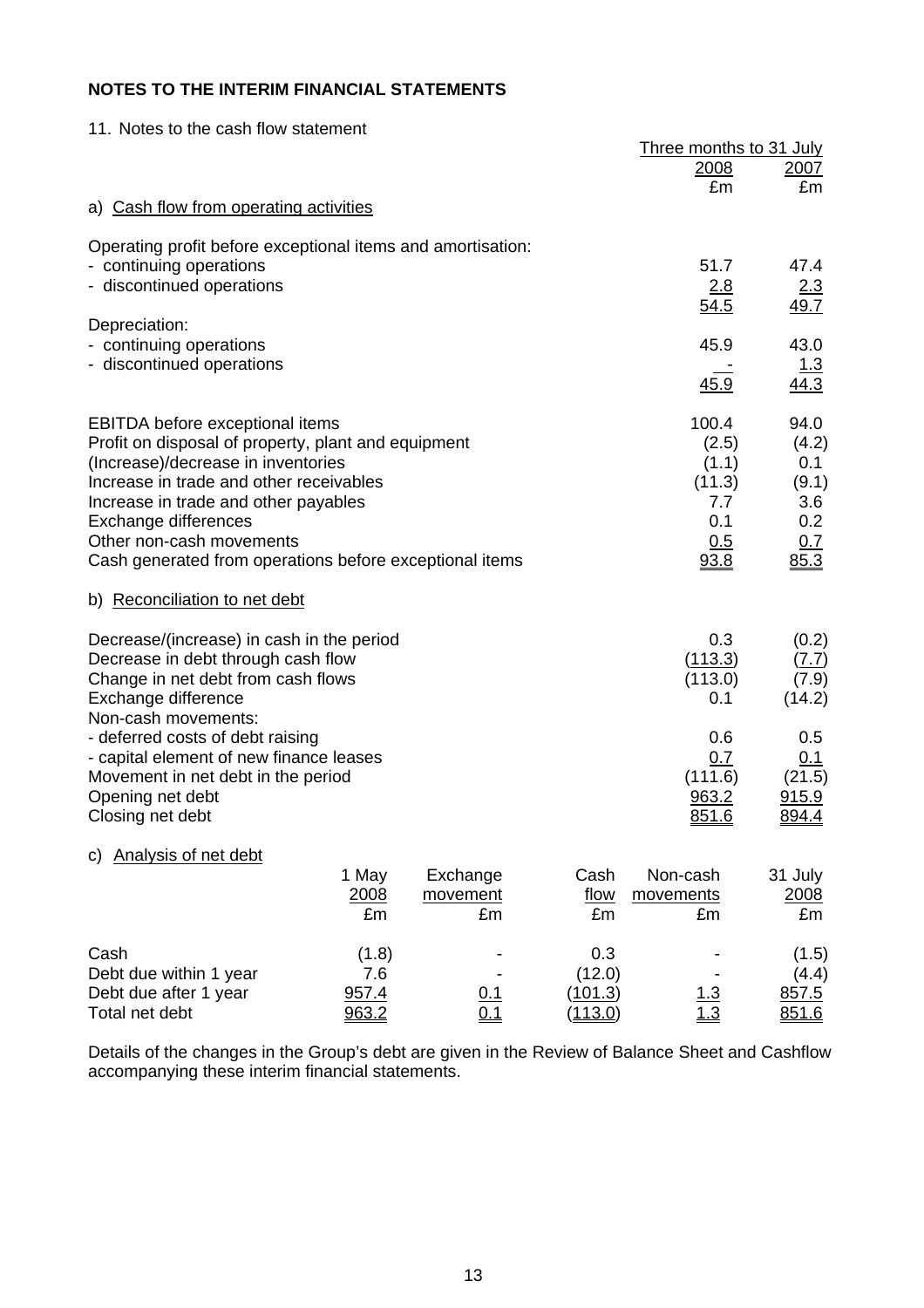#### 12. Disposal of Ashtead Technology

The Group announced the disposal of its Ashtead Technology division on 23 June 2008 for a cash consideration of £96.0m which has been applied to reduce outstanding debt. Ashtead Technology has been accounted for as a discontinued operation and accordingly the after tax profit for the period from its operations and the gain on the sale of its assets and liabilities has been shown as a single line item within the Group's income statement. The profit after taxation from operations of the business sold comprises:

|                                                    | 2008             | 2007             |
|----------------------------------------------------|------------------|------------------|
|                                                    | £m               | £m               |
| Revenue                                            | 4.7              | 6.3              |
| Operating costs                                    | (1.9)            | <u>(2.7)</u>     |
| <b>EBITDA</b>                                      | 2.8              | $\overline{3.6}$ |
| Depreciation                                       |                  | (1.3)            |
| Operating profit                                   | $\overline{2.8}$ | 2.3              |
| Net financing costs                                |                  |                  |
| Profit before taxation from operations             | 2.8              | $\frac{1}{2.3}$  |
| Taxation                                           | (0.8)            | (0.7)            |
| Profit after taxation from operations              | 2.0              | 1.6              |
| Gain on sale of Ashtead Technology, after taxation | 57.7             |                  |
| Profit after taxation from discontinued operations | <u>59.7</u>      | <u> 1.6</u>      |

The £0.8m tax charge consists of a deferred tax charge of £0.4m (2007: £0.3m) relating to the UK, a deferred tax charge of £0.3m relating to the US (2007: £0.3m) and a current tax charge of £0.1m (2007: £0.1m) relating to Singapore.

The assets and liabilities of Ashtead Technology as at the date of disposal were:

|                                                  | 2008<br>£m  |
|--------------------------------------------------|-------------|
| Assets                                           |             |
| Cash and cash equivalents                        | 2.8         |
| Inventories                                      | 0.1         |
| Trade and other receivables                      | 5.4         |
| <b>Taxation assets</b>                           | 1.1         |
| Property, plant and equipment - rental equipment | 18.8        |
| - other assets                                   | 0.3         |
|                                                  | 19.1        |
| Goodwill                                         | 2.0         |
| Total assets of the disposal group               | 30.5        |
| Liabilities                                      |             |
| Trade and other payables                         | 4.9         |
| <b>Taxation liabilities</b>                      | 2.8         |
| Total liabilities of the disposal group          | 7.7         |
| Net assets                                       | <u>22.8</u> |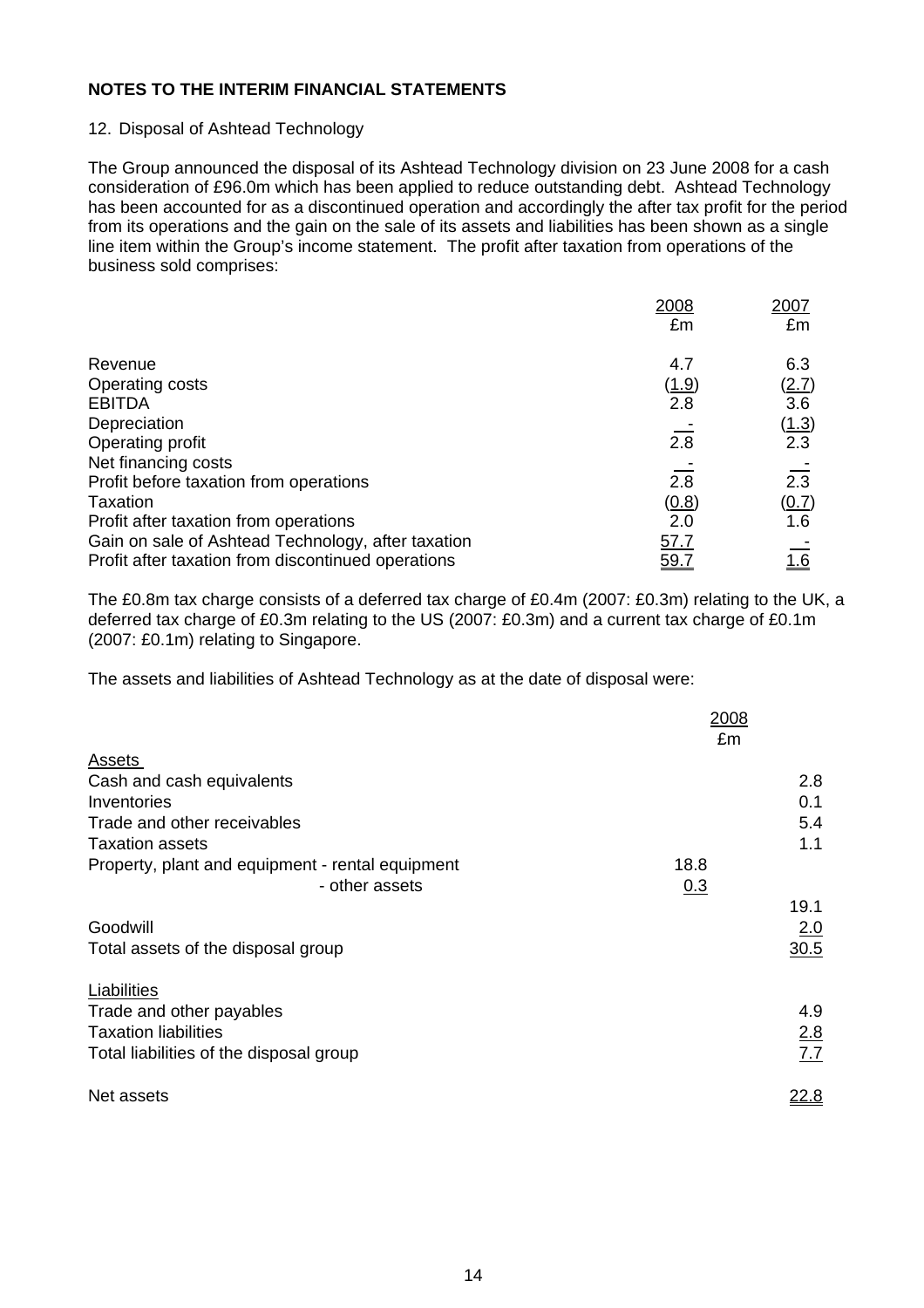## 12. Disposal of Ashtead Technology (continued)

The proceeds from the sale of Ashtead Technology which have been included in the profit after tax from discontinued operations are as follows:

| Sale of Ashtead Technology                                             | 2008<br>£m  |
|------------------------------------------------------------------------|-------------|
| Consideration received                                                 | 96.0        |
| Less: Costs of disposal                                                | (4.6)       |
| Net disposal consideration                                             | 91.4        |
| Less: Carrying amounts of net assets disposed of                       | (22.8)      |
| Less: Recycling of cumulative foreign exchange translation differences | (1.3)       |
| Gain on sale before taxation                                           | 67.3        |
| Taxation                                                               | (9.6)       |
|                                                                        | <u>57.7</u> |

The results of the discontinued operations which have been included in the consolidated cash flow statement are as follows:

|                                                    | 2008  | 2007         |
|----------------------------------------------------|-------|--------------|
|                                                    | £m    | £m           |
| Cash flows attributable to discontinued operations |       |              |
| Cash flows from operating activities               | 3.7   | 2.9          |
| Cash flows from investing activities               | (0.9) | (1.1)        |
| Cash flows from financing activities               | (0.3) | (1.4)        |
|                                                    | 2.5   | <u>0.4</u>   |
| Net cash inflow on disposal                        |       | 2008         |
|                                                    |       | £m           |
| Consideration received in cash                     |       | 96.0         |
| Less: Cash and cash equivalents balance sold       |       | (2.8)        |
| Less: Costs of disposal paid                       |       | <u>(3.4)</u> |
| Net consideration reported on cash flow statement  |       | <u>89.8</u>  |

#### 13. Contingent liabilities and contingent assets

There have been no significant changes in contingent liabilities from those reported at 30 April 2008. The Group remains subject to periodic legal claims in the ordinary course of its business. However, the claims outstanding at 31 July 2008 are not expected to have a significant impact on the Group's financial position.

As part of the NationsRent acquisition, the Group has agreed to pay deferred contingent consideration of up to \$89m. The amount of the deferred contingent consideration is linked to the Company's share price performance over the three years from 1 September 2006 to 31 August 2009. In the event that the Company's share price (measured on a five day average basis) rises by more than 22.2% above the reference price of 204p (as adjusted for the bonus element of the rights issue), contingent consideration becomes payable at the rate of \$5m for every additional 1% rise in the share price up to a maximum of 40% above the reference price. Accordingly, deferred contingent consideration starts to become payable when the Company's share price reaches 250p with the maximum \$89m being payable at 286p. The contingent consideration is payable on a quarterly basis in cash. It is not practicable to estimate reliably the amount of contingent consideration which will become payable and accordingly no provision has been made.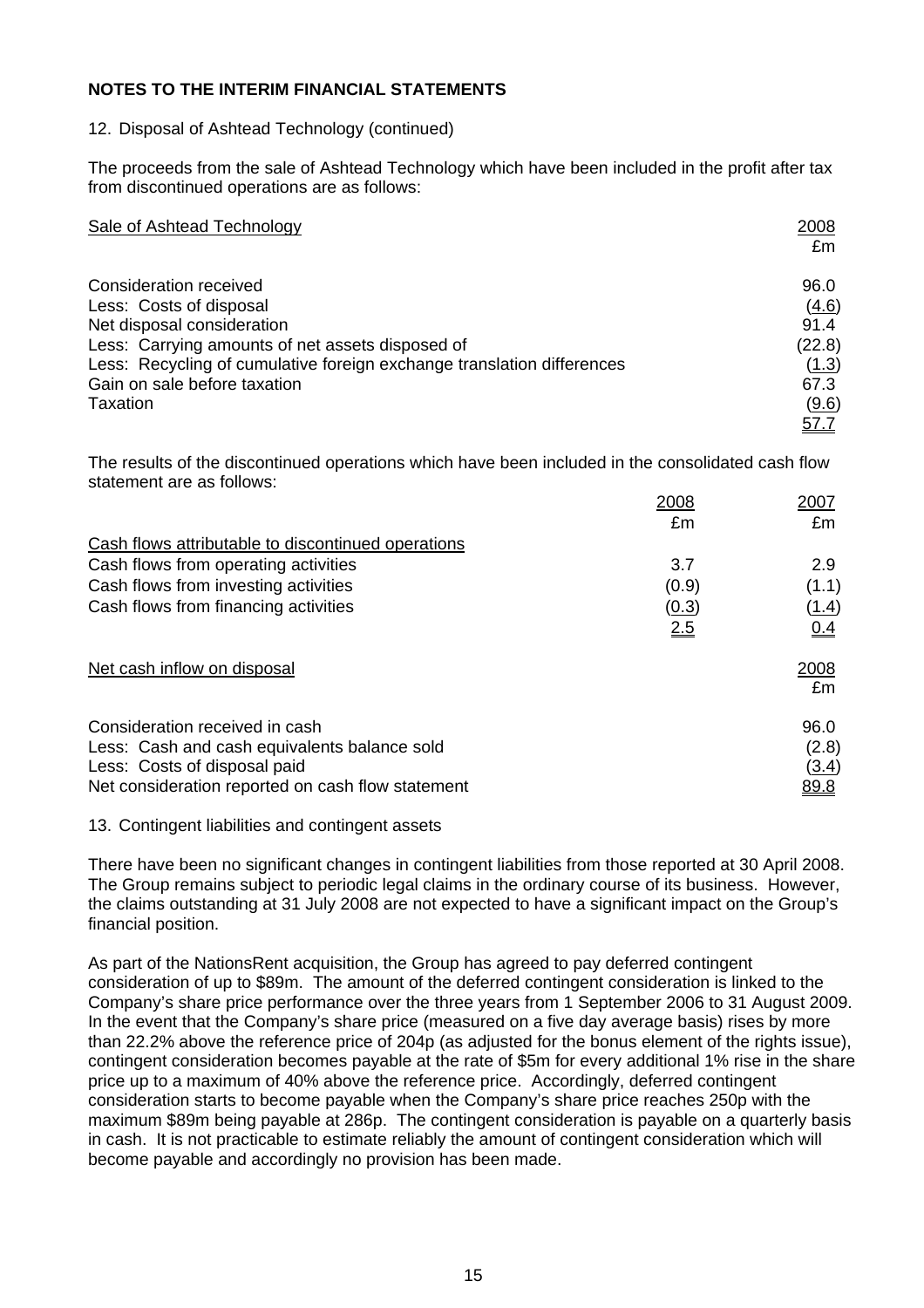## **REVIEW OF BALANCE SHEET AND CASH FLOW**

## **Balance sheet**

#### Fixed assets

Capital expenditure in the quarter was £108.5m of which £96.6m was invested in the rental fleet (2007: £124.2m in total). Expenditure on rental equipment was 89% of total capital expenditure with the balance relating to our delivery vehicle fleet, property improvements and to computer equipment. Capital expenditure by division was as follows:

|                                                      |        | 2007        |              |               |
|------------------------------------------------------|--------|-------------|--------------|---------------|
|                                                      | Growth | Maintenance | <u>Total</u> | Total         |
| Sunbelt in \$m                                       | 58.0   | <u>51.8</u> | 109.8        | <u> 155.2</u> |
| Sunbelt in £m                                        | 29.2   | 26.2        | 55.4         | 76.4          |
| A-Plant                                              | 24.8   | <u>16.4</u> | 41.2         | 35.0          |
| Continuing operations                                | 54.0   | 42.6        | 96.6         | 111.4         |
| <b>Ashtead Technology</b>                            |        |             |              | 2.4           |
| Total rental equipment                               | 54.0   | 42.6        | 96.6         | 113.8         |
| Delivery vehicles, property improvements & computers |        |             | <u>11.9</u>  | <u> 10.4</u>  |
| Total additions                                      |        |             | 108.5        | 124.2         |

The average age of the Group's serialised rental equipment, which constitutes the substantial majority of our fleet, at 31 July 2008 was 31 months (2007: 29 months) on a net book value basis. Sunbelt's fleet had an average age of 34 months (2007: 30 months) comprising 37 months for aerial work platforms which have a longer life and 31 months for the remainder of its fleet and A-Plant's fleet had an average age of 22 months (2007: 24 months).

The original cost of the Group's rental fleet and the dollar and physical utilisation for the twelve months ended 31 July 2008 are shown below:

|                          |                              | Rental fleet at original cost       |                              | LTM rental and             |                           |                             |
|--------------------------|------------------------------|-------------------------------------|------------------------------|----------------------------|---------------------------|-----------------------------|
|                          | 31 July 2008                 | 30 April 2008                       | LTM average                  | rental related<br>revenues | LTM dollar<br>utilisation | LTM physical<br>utilisation |
| Sunbelt in \$m           | <u>2,371</u>                 | 2,314                               | 2,323                        | 1,436                      | 62%                       | 68%                         |
| Sunbelt in £m<br>A-Plant | 1,197<br>385<br><u>1,582</u> | 1,168<br><u>360</u><br><u>1,528</u> | 1,173<br>360<br><u>1,533</u> | 728<br>212<br><u>940</u>   | 62%<br>59%<br><u>61%</u>  | 68%<br><u>71%</u>           |

Dollar utilisation is defined as rental and rental related revenues divided by average fleet at original (or "first") cost. Dollar utilisation at Sunbelt was 62% in the twelve months ended 31 July 2008 and 59% at A-Plant. Physical utilisation is time based utilisation which is calculated as the daily average of the original cost of equipment on rent as a percentage of the total value of equipment in the fleet at the measurement date.

#### Trade receivables

Receivable days at 31 July 2008 were 48 days (2007: 49 days). The bad debt charge for the three months ended 31 July 2008 as a percentage of total turnover was 0.9% (2007: 0.5%).

#### Trade and other payables

Group payable days were 70 days in 2008 (2007: 70 days). Capital expenditure related payables at 31 July 2008 totalled £74.6m (2007: £87.5m). Payment periods for purchases other than rental equipment vary between 7 and 45 days and for rental equipment between 30 and 120 days.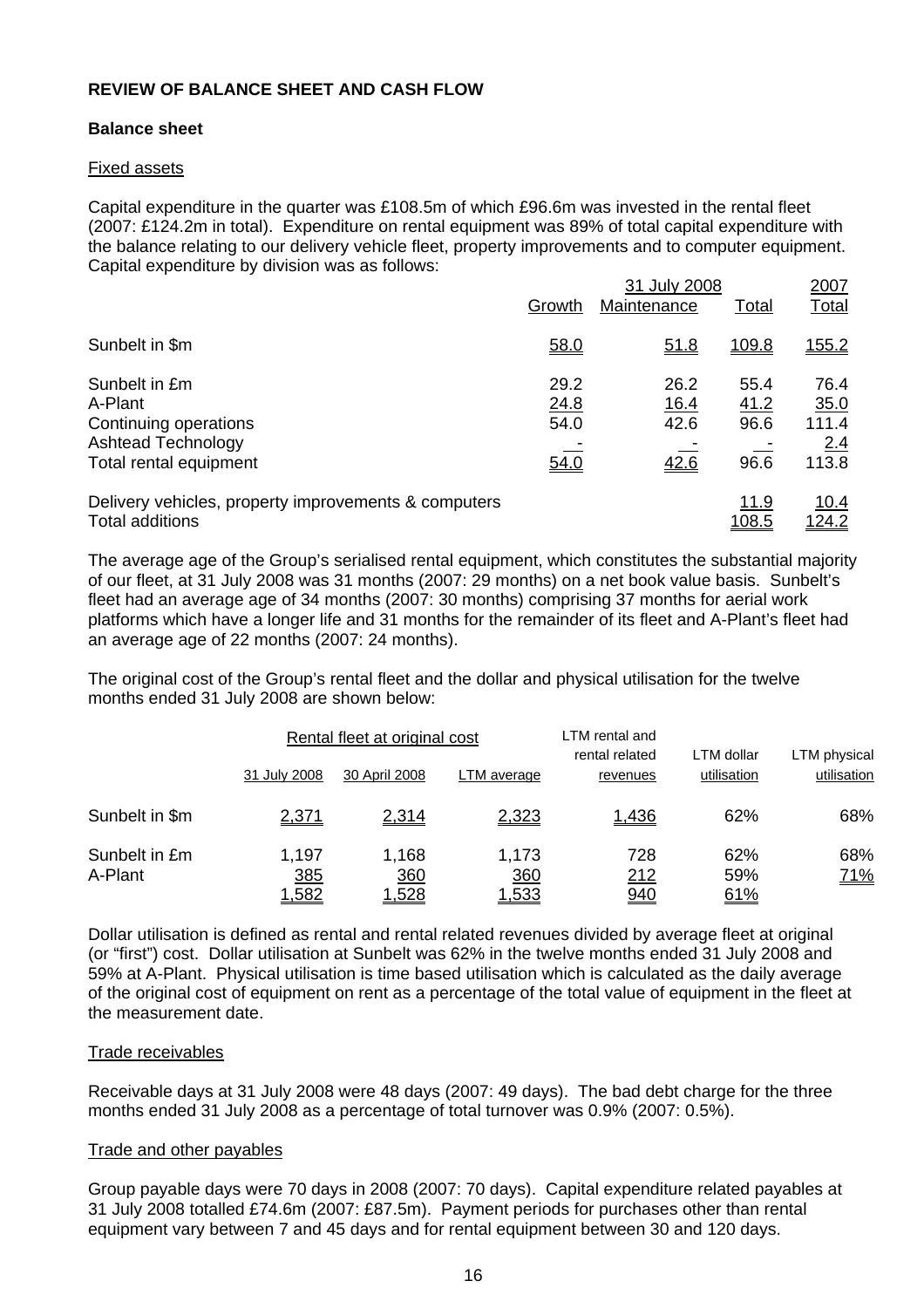## **Cash flow**

Free cash flow (defined as the net cash inflow from operations less net maintenance capital expenditure, financing costs paid and tax paid) is summarised below:

|                                             | Three months to | 31 July      | LTM to<br>31 July | Year to<br>30 April |
|---------------------------------------------|-----------------|--------------|-------------------|---------------------|
|                                             | 2008<br>£m      | 2007<br>£m   | 2008<br>£m        | 2008<br>£m          |
| <b>EBITDA before exceptional items</b>      | 100.4           | 94.0         | 386.4             | 380.0               |
| <b>Cash inflow from operations</b>          |                 |              |                   |                     |
| before exceptional items                    | 93.8            | 85.3         | 364.9             | 356.4               |
| Cash efficiency ratio*                      | 93.4%           | 90.7%        | 94.4%             | 93.8%               |
| Maintenance rental capital expenditure      | (30.7)          | (57.3)       | (168.7)           | (195.3)             |
| Non-rental capital expenditure              | (11.2)          | (10.5)       | (36.5)            | (35.8)              |
| Proceeds from sale of used rental equipment | 10.8            | 30.4         | 73.1              | 92.7                |
| Tax paid                                    | (0.1)           | (0.3)        | (6.2)             | (6.4)               |
| Free cash flow before interest              | 62.6            | 47.6         | 226.6             | 211.6               |
| Financing costs paid                        | (4.2)           | (13.0)       | (67.6)            | (76.4)              |
| Free cash flow after interest               | 58.4            | 34.6         | 159.0             | 135.2               |
| Growth capital expenditure                  | (21.9)          | (20.8)       | (121.5)           | (120.4)             |
| Dividends paid                              |                 |              | (10.5)            | (10.5)              |
| Cash flow available for acquisitions,       |                 |              |                   |                     |
| buy-backs and disposals                     | 36.5            | 13.8         | 27.0              | 4.3                 |
| Acquisitions and disposals                  | 89.8            |              | 83.9              | (5.9)               |
| Purchase of own shares by the Company       | (12.8)          |              | (35.7)            | (22.9)              |
| Purchase of own shares by the ESOT          |                 | (0.5)        | (1.1)             | (1.6)               |
| Proceeds from share issues                  | 0.1             |              | 0.6               | 0.5                 |
| Exceptional costs paid (net)                | (0.6)           | <u>(5.4)</u> | <u>(4.7)</u>      | (9.5)               |
| Reduction/(increase) in total debt          | <u>113.0</u>    | <u>7.9</u>   | <u>70.0</u>       | <u>(35.1)</u>       |

\* Cash inflow from operations before exceptional items as a percentage of EBITDA before exceptional items.

First quarter cash inflow from operations increased by 10.0% to £93.8m and the cash efficiency ratio was 93.4% (2007: 90.7%). Net cash capital expenditure in the three months ended 31 July 2008 decreased to £53.0m (2007: £58.2m). Tax payments remain low reflecting tax depreciation in excess of book and utilisation of tax losses. Financing costs paid are lower than the accounting charge in the income statement due to the timing of interest payments in the year, with accrued unpaid interest at 31 July 2008 totalling £20.9m (2007: £18.7m).

The Group continues to generate strong free cash flow after interest, with £58.4m (2007: £34.6m) generated in the period. On a last twelve months basis, free cash flow before one time and discretionary items increased to £159.0m (£135.2m in the year ended 30 April 2008).

#### **Net debt**

|                                                       | 31 July |            | 30 April     |  |
|-------------------------------------------------------|---------|------------|--------------|--|
|                                                       | 2008    | 2007<br>£m | 2008<br>£m   |  |
|                                                       | £m      |            |              |  |
| First priority senior secured bank debt               | 445.1   | 493.0      | 556.2        |  |
| Finance lease obligations                             | 14.2    | 19.9       | 15.2         |  |
| 8.625% second priority senior secured notes, due 2015 | 122.3   | 118.7      | 122.2        |  |
| 9% second priority senior secured notes, due 2016     | 271.5   | 264.1      | 271.4        |  |
|                                                       | 853.1   | 895.7      | 965.0        |  |
| Cash and cash equivalents                             | (1.5)   | (1.3)      | <u>(1.8)</u> |  |
| Total net debt                                        | 851.6   | 894.4      | 963.2        |  |

Group net debt reduced from £963.2m at 30 April 2008 to £851.6m at 31 July 2008 reflecting the Technology disposal and cash generated by the business offset by the £13m spent in the quarter on share buy-backs. The ratio of net debt to LTM EBITDA was 2.3 times at 31 July 2008.